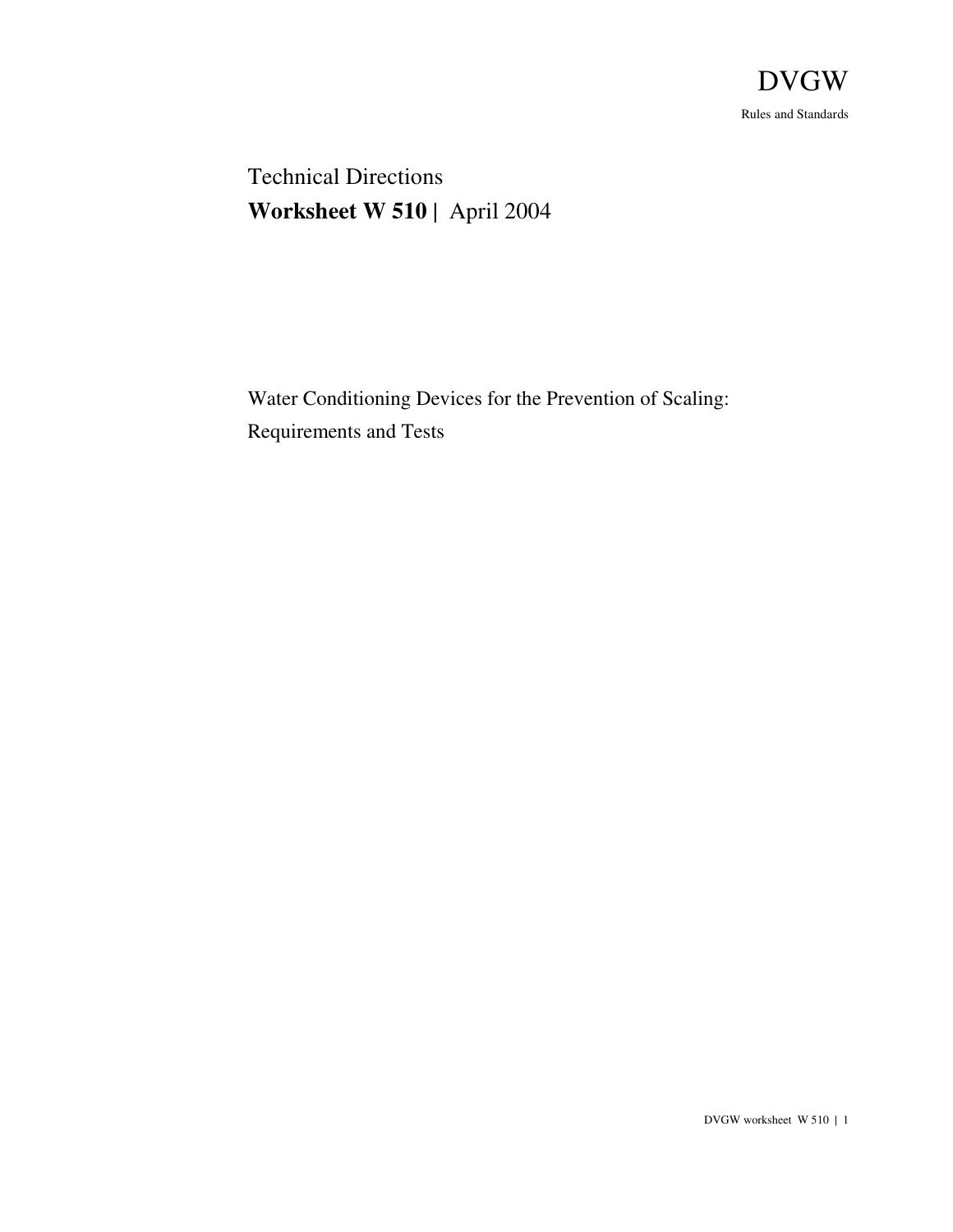ISSN 0176-3504 Price category: 5 ©DVGW, Bonn, April 2004

DVGW Deutsche Vereinigung des Gas- und Wasserfaches e.V. [German Association of Gas and Water Utilities, registered]

Josef-Wirmer-Strasse 1 – 3 53123 Bonn Germany

Tel.: +49 (0) 228 91 88-5 Fax: +49 (0) 228 91 88-990<br>Email: info@dvgw.de info@dvgw.de Internet: www. dvgw.de

Reproduction and photomechanical copying, including excerpts, only allowed with the approval of DVGW e.V., Bonn

Sales and distribution: Wirtschafts- und Verlagsgesellschaft Gas Und Wasser mbH, Josef-Wirmer-Strasse 3, 53123 Bonn, Germany Tel.: +49 (0) 228 91 91-40 Fax: +49 (0) 228 91 91-499 Email: info@wvgw.de Internet: www. wvgw.de Article No.: 00 683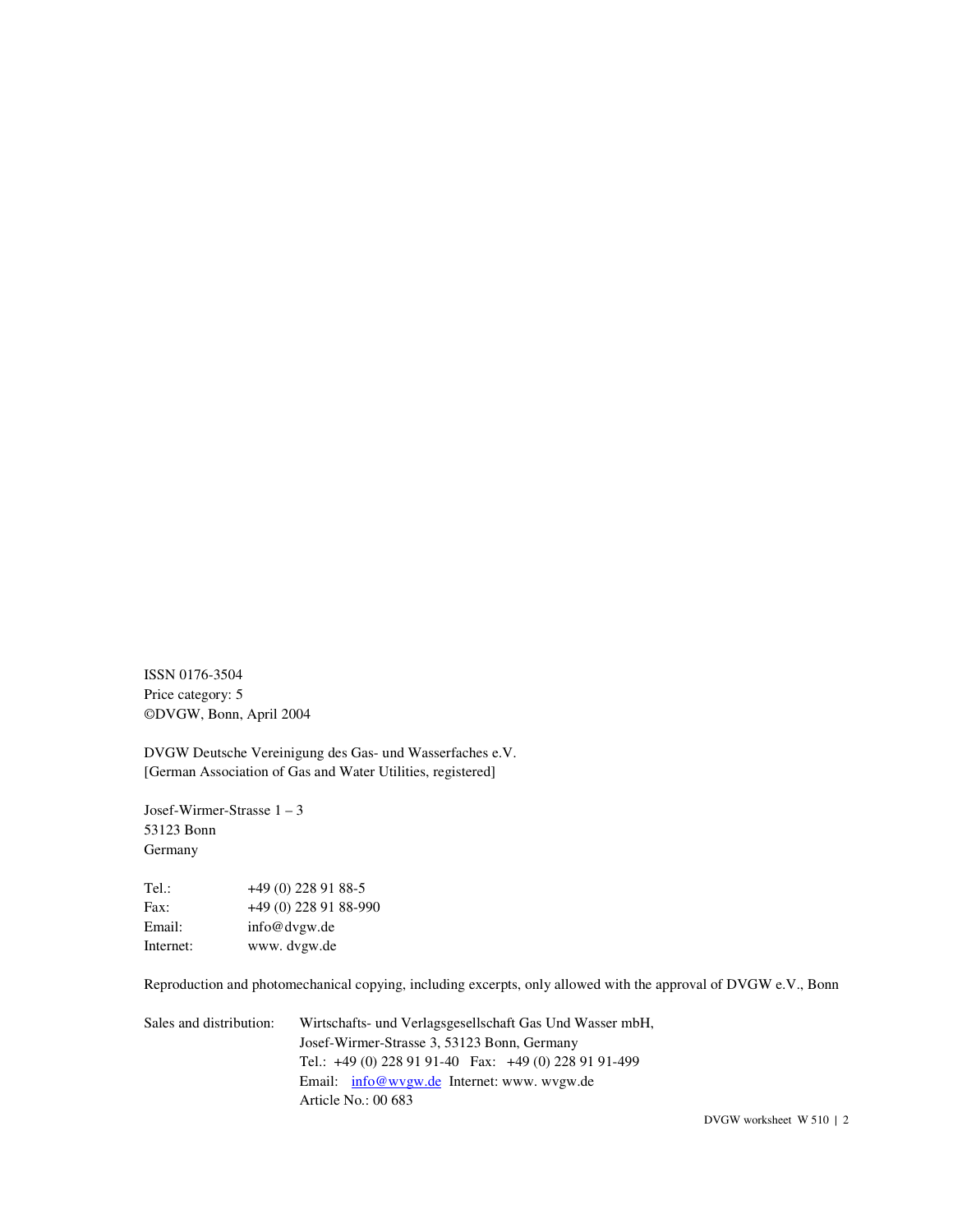# Water Conditioning Devices for the Prevention of Scaling: Requirements and Tests

# **Contents**

| $\mathbf{1}$             |       |    |  |
|--------------------------|-------|----|--|
| $\overline{c}$           |       |    |  |
| 3                        |       |    |  |
| $\overline{\mathcal{L}}$ |       |    |  |
|                          | 4.1   |    |  |
|                          | 4.1.1 |    |  |
|                          | 4.1.2 |    |  |
|                          | 4.2   |    |  |
|                          | 4.2.1 |    |  |
|                          | 4.2.2 |    |  |
|                          | 4.2.3 |    |  |
|                          | 4.3   |    |  |
|                          | 4.4   |    |  |
|                          | 4.5   |    |  |
|                          | 4.6   |    |  |
|                          | 4.7   |    |  |
|                          | 4.8   |    |  |
|                          | 4.9   |    |  |
|                          | 4.10  | 10 |  |
|                          | 4.11  |    |  |
|                          | 4.12  |    |  |
| 5                        |       |    |  |
|                          | $5.1$ |    |  |
|                          |       |    |  |

DVGW worksheet W 510 | 3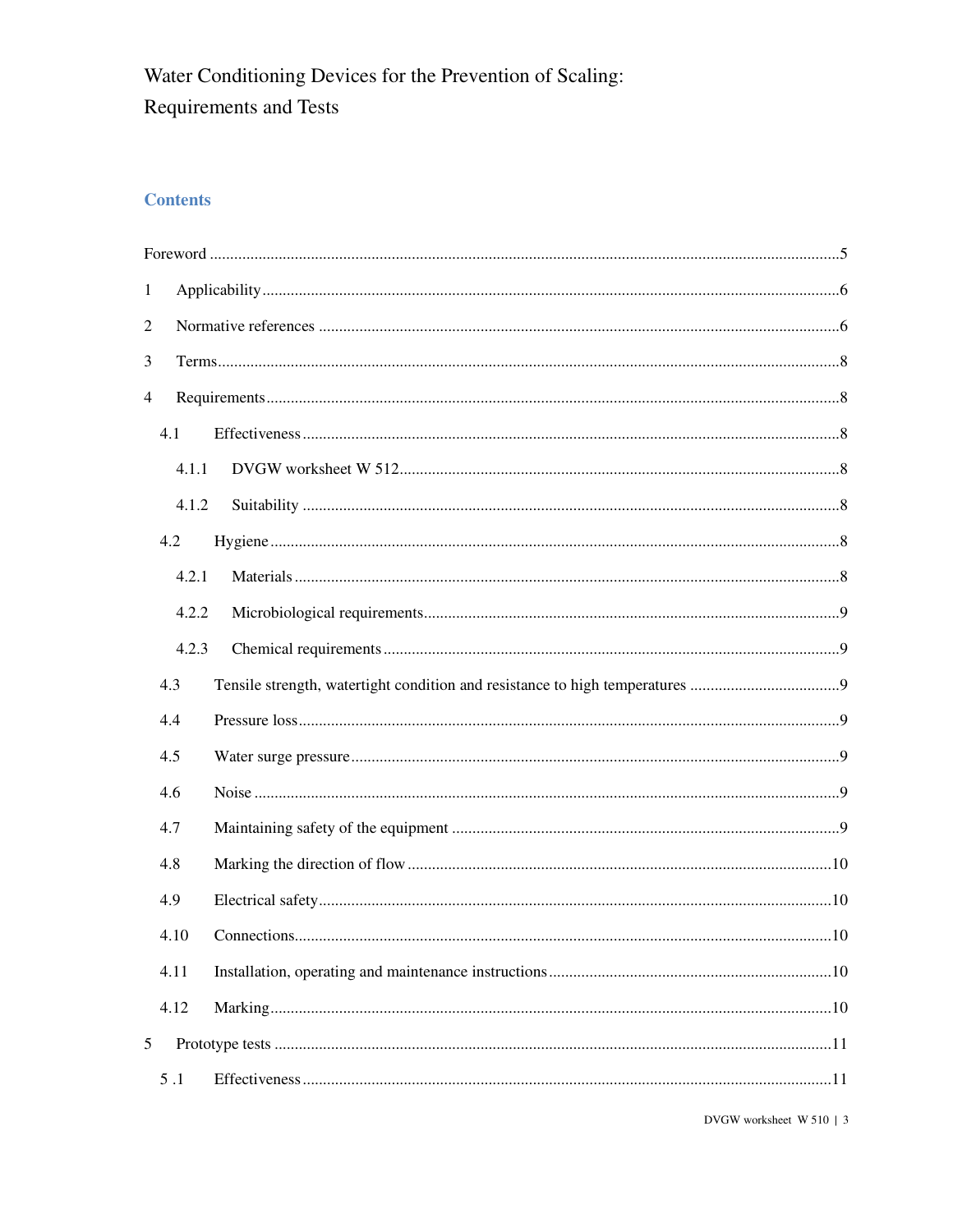|   | 5.1.1 |                                                                                                          |  |
|---|-------|----------------------------------------------------------------------------------------------------------|--|
|   | 5.1.2 |                                                                                                          |  |
|   | 5.1.3 |                                                                                                          |  |
|   | 5.2   |                                                                                                          |  |
|   | 5.2.1 |                                                                                                          |  |
|   | 5.2.2 |                                                                                                          |  |
|   | 5.2.3 |                                                                                                          |  |
|   | 5.3   | Tensile strength, watertight condition and resistance to high temperatures 13                            |  |
|   | 5.4   |                                                                                                          |  |
|   | 5.5   |                                                                                                          |  |
|   | 5.6   |                                                                                                          |  |
|   | 5.7   |                                                                                                          |  |
|   | 5.8   |                                                                                                          |  |
|   | 5.9   |                                                                                                          |  |
|   | 5.10  |                                                                                                          |  |
|   | 5.11  |                                                                                                          |  |
|   | 5.12  |                                                                                                          |  |
| 6 |       |                                                                                                          |  |
| 7 |       |                                                                                                          |  |
| 8 |       |                                                                                                          |  |
|   | 8.1   |                                                                                                          |  |
|   | 8.2   |                                                                                                          |  |
| 9 |       |                                                                                                          |  |
|   |       |                                                                                                          |  |
|   |       | Annex 2: Water Extraction Times Extended W 512 Test - Part I: Flow Rate 0 - 1.5 m <sup>3</sup> /h 17     |  |
|   |       | Annex 2: Water Extraction Times Extended W 512 Test - Part II: Flow Rate 1.51 - 3.0 m <sup>3</sup> /h18  |  |
|   |       | Annex 2: Water Extraction Times Extended W 512 Test - Part III: Flow Rate 3.01 - 6.0 m <sup>3</sup> /h20 |  |
|   |       | Annex 2: Water Extraction Times Extended W 512 Test - Part IV: Flow Rate 6.01 - 14.0 m <sup>3</sup> /h22 |  |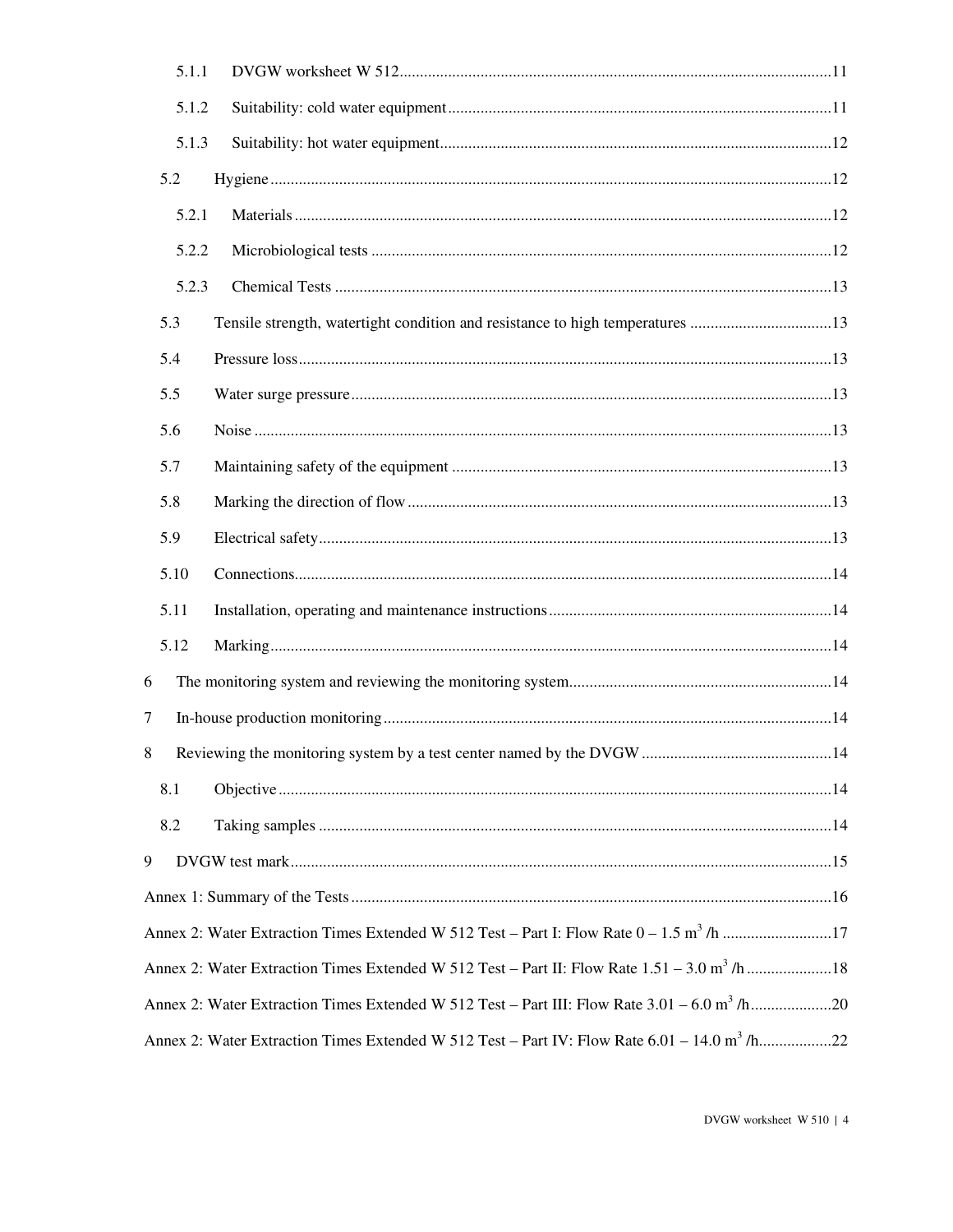# **Foreword**

The requirements on the configuration, operating safety, suitability and hygiene of equipment for preventing scale are specified in this worksheet as are also the appropriate tests to be carried out.

The worksheet is not applicable for equipment for conditioning drinking water for which particular requirements and tests are stipulated in specific standards or worksheets. Equipment of this type is for example feed units according to DIN 19635, water softening equipment according to DIN 19636 as well as decarbonizing processes pursuant to the definition in DIN 54400

Bonn, April 2004

DVGW Deutsche Vereinigung des Gas- und Wasserfaches e.V. [German Association of Gas and Water Utilities, registered]

Technical and scientific association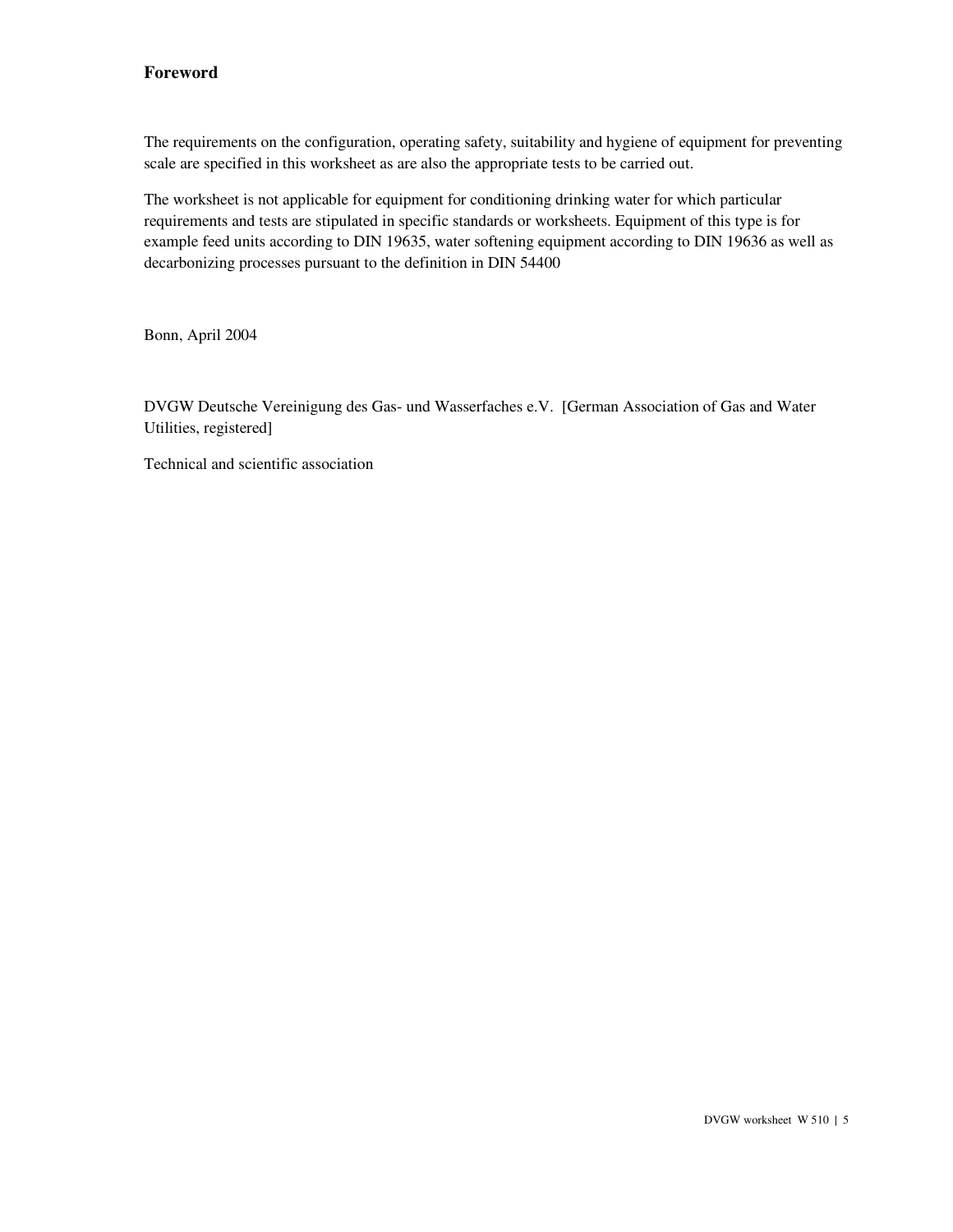# **1 Applicability**

This worksheet is applicable for equipment for conditioning drinking water (fixed installation) used for reducing the formation of scale in drinking water installations. Equipment of this type will be described in the following text as "scale prevention equipment". The description, however, only includes equipment which functions by forming crystal nuclei of the calcium carbonate present. Equipment in which a sole or additional reduction of scale comes about by the addition of complex formers (e.g. phosphates) or by reducing the hardness formers in water (e.g. ion exchange or partial desalination) are not dealt with in this worksheet. The reduction of the hardness formers by the formation of crystal nuclei is not meant by this.

# **2 Normative references**

The references in this text to specifications contained in the normative documents listed below are in effect components of this part of the DVGW Rules and Standards. For references given with dates, later amendments or revisions of this publication do not apply. Users of this part of the DVGW Rules and Standards are however requested to check the possibility of using the latest version in each case of the normative documents listed below. In the case of references without dates the latest issue of the normative document referred to is applicable. Any DIN standard mentioned can be a component of the DVGW Rules and Standards.

DIN 1988*, Technical directions for Drinking Water Installations (TRW I); General considerations; Technical directions of the DVGW* 

DIN 19635*, Feed units for Conditioning Drinking Water; Requirements, test, operation; Technical directions of the DVGW* 

DIN 19636*, Water Softening Equipment (Cation Exchanger) in Drinking Water Installations: Requirements* 

DIN 50930-6*, Metal Corrosion – Corrosion of Metallic Materials inside Pipelines, Containers and Apparatus in the Case of Corrosion by Water – Part 6: Effects on Drinking Water Consistency (applicable in connection with DIN 50931-1 (1999 -11))* 

DIN 54400*, Ion exchange; Terms* 

DIN EN 1213*, Building valves. Copper alloy stopvalves for potable water supply in buildings. Tests and requirements* 

DIN EN 1717*, Protection against pollution of potable water installations and general requirements of devices to prevent pollution by backflow - (DVGW Code of practice).* 

DIN EN 50081-1*, Electromagnetic compatibility. Generic immunity standard. Residential, commercial and light industry* 

DIN EN 50082-1*, Electromagnetic compatibility. Generic immunity standard. Residential, commercial and light industry* 

DIN EN 60335-1*, Household and similar electrical appliances. Safety. General requirements* 

DIN EN ISO 3822-3*, Acoustics. Laboratory tests on noise emission from appliances and equipment used in water supply installations – Part 3:* Mounting and operating conditions for in-line valves and appliances

DIN V 8418 (provisional standard), *User Information; Instructions for Preparation [of documents]* 

DVGW worksheet W 510 | 6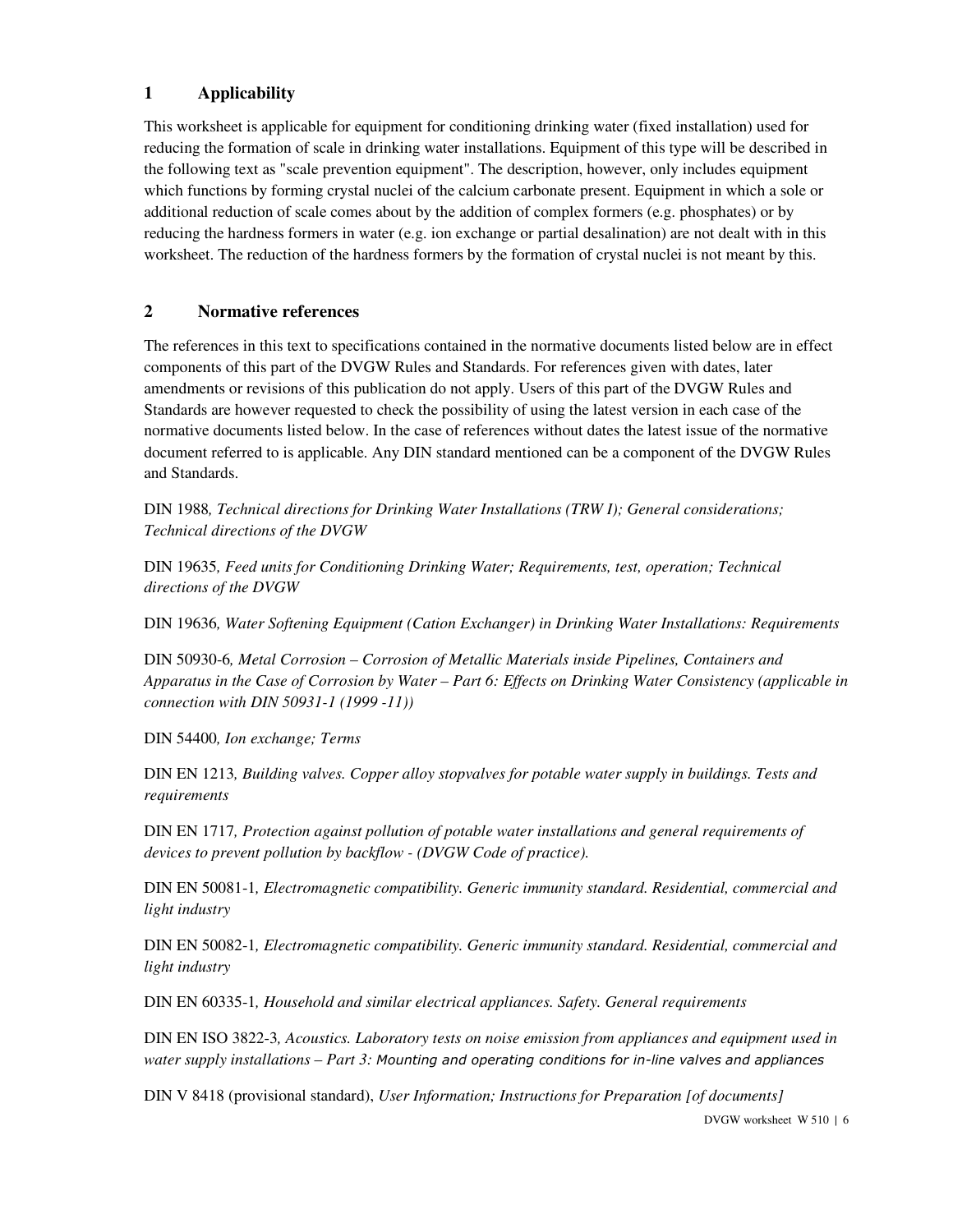DVGW worksheet W 270*, Propagation of Microorganisms on Materials Used in Drinking Water Systems – Tests and Evaluation* 

DVGW worksheet W 512*, Process for Evaluating the Effectiveness of Water Conditioning Equipment for Reduction of Scaling* 

TrinkwV *(Drinking Water Ordinance), Ordinance regarding the Quality of Drinking Water* 

Low Voltage Directive*, Council Directive of 19 February 1973 on the harmonisation of the laws of Member States relating to Electrical Equipment designed for use within certain voltage limits (73/23/EEC)* 

EMVG*, Law concerning electromagnetic compatibility of apparatus* 

KTW *[Plastics in Drinking Water [issued by the DVGW]] recommendations, Health-Related Evaluation of Plastics and Other Non-Metallic Materials within the Framework of the [ German] Law Concerning Food and Consumer Goods* 

| $\mathbf{1}$   |                                                                                                          |
|----------------|----------------------------------------------------------------------------------------------------------|
| 2              |                                                                                                          |
| 3              |                                                                                                          |
| $\overline{4}$ |                                                                                                          |
|                |                                                                                                          |
|                |                                                                                                          |
|                |                                                                                                          |
|                |                                                                                                          |
| 5              |                                                                                                          |
| 6              |                                                                                                          |
| $\tau$         |                                                                                                          |
| 8              |                                                                                                          |
| 9              |                                                                                                          |
|                |                                                                                                          |
|                | Annex 2: Water Extraction Times Extended W 512 Test – Part I: Flow Rate $0 - 1.5$ m <sup>3</sup> /h 17   |
|                | Annex 2: Water Extraction Times Extended W 512 Test - Part II: Flow Rate 1.51 - 3.0 m <sup>3</sup> /h18  |
|                | Annex 2: Water Extraction Times Extended W 512 Test - Part III: Flow Rate 3.01 - 6.0 m <sup>3</sup> /h20 |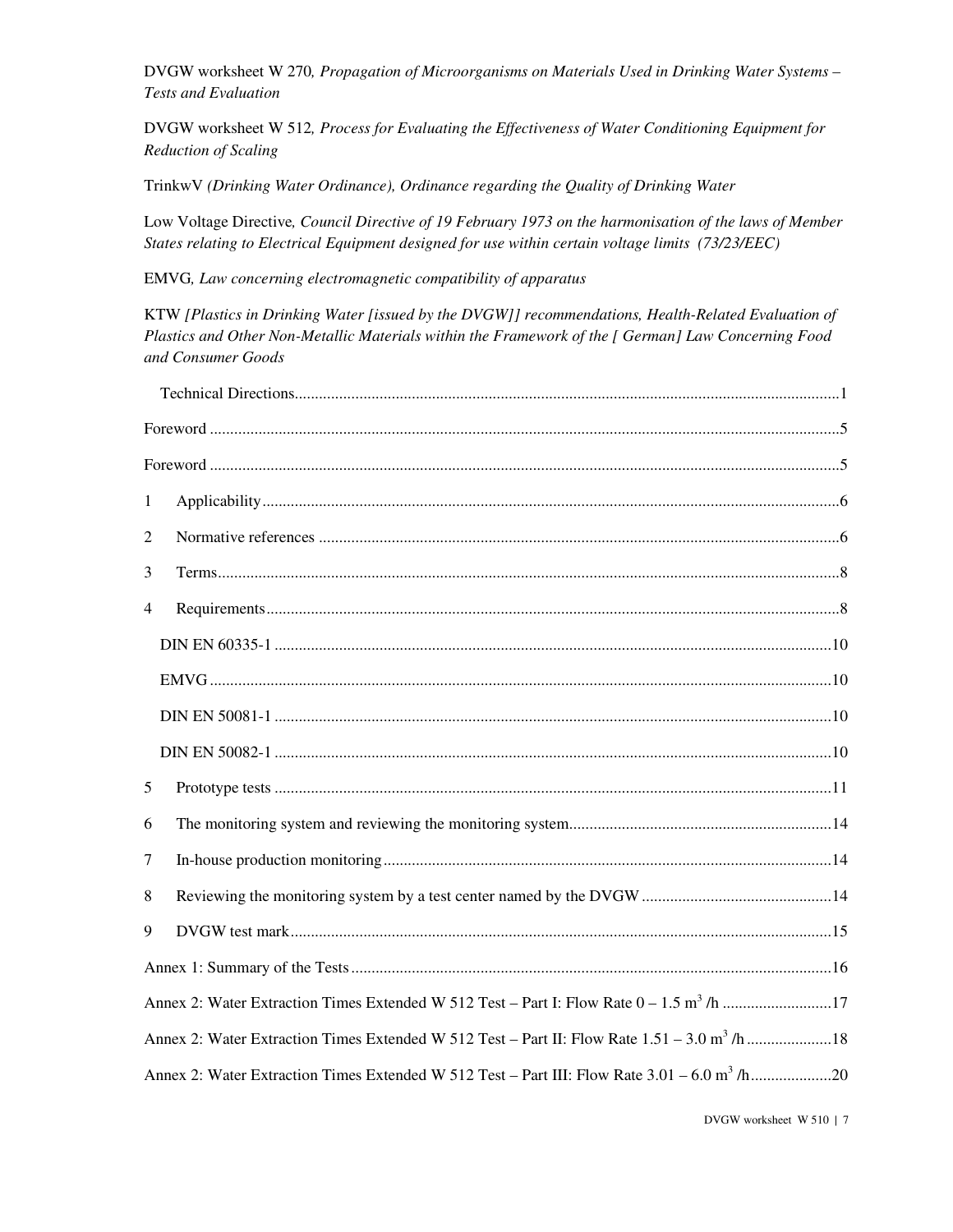*in Connection with Drinking Water: announcements in the [German] federal health gazette (KTW recommendations Part 1.3.1)* 

# **3 Terms**

### **Scale protection**

Scale protection as defined by this worksheet means the focused and sustainable reduction of scale formation, above all in drinking water heating and circulation equipment without the addition of hardness stabilizers and without reduction of the concentration of hardness formers in drinking water.

### **Nominal flow rate**

The nominal flow rate as defined by this worksheet is the total flow rate in  $m<sup>3</sup>$ /h, in which an adequate effectiveness is achieved and in which the pressure drop is limited to 0.8 bars.

### **Nominal rating**

For equipment connected to the hot water circulation system a nominal performance rating shall be specified in addition to the nominal water flow rate. This rating corresponds to a maximum water extraction from the hot water system in l/d [liters per day], by means of which the effectiveness of the scale protection equipment is adequately assured.

### **4 Requirements**

#### **4.1 Effectiveness**

# 4.1.1 DVGW worksheet W 512

The requirements in accordance with the DVGW worksheet W 512 must be met. For equipment which is installed in circulation or bypass pipes of drinking water heating systems, the requirements must be fulfilled in connection with the DVGW worksheet W 512 (hot water test mode, cf. 5.1.1).

# 4.1.2 Suitability

As proof of its suitability when being tested in accordance with subsection 5.1.2, the equipment must show for the applications stipulated in each case an effectiveness with respect to scale reduction that meets the requirements specified in the DVGW worksheet W 512.

#### **4.2 Hygiene**

#### 4.2.1 Materials

Materials, protective casings and production consumables and auxiliary materials coming into contact with drinking water must not affect hygiene adversely. They must not emit or release any material which influences the compatibility, taste, odor or color of the drinking water. If plastics or other non-metallic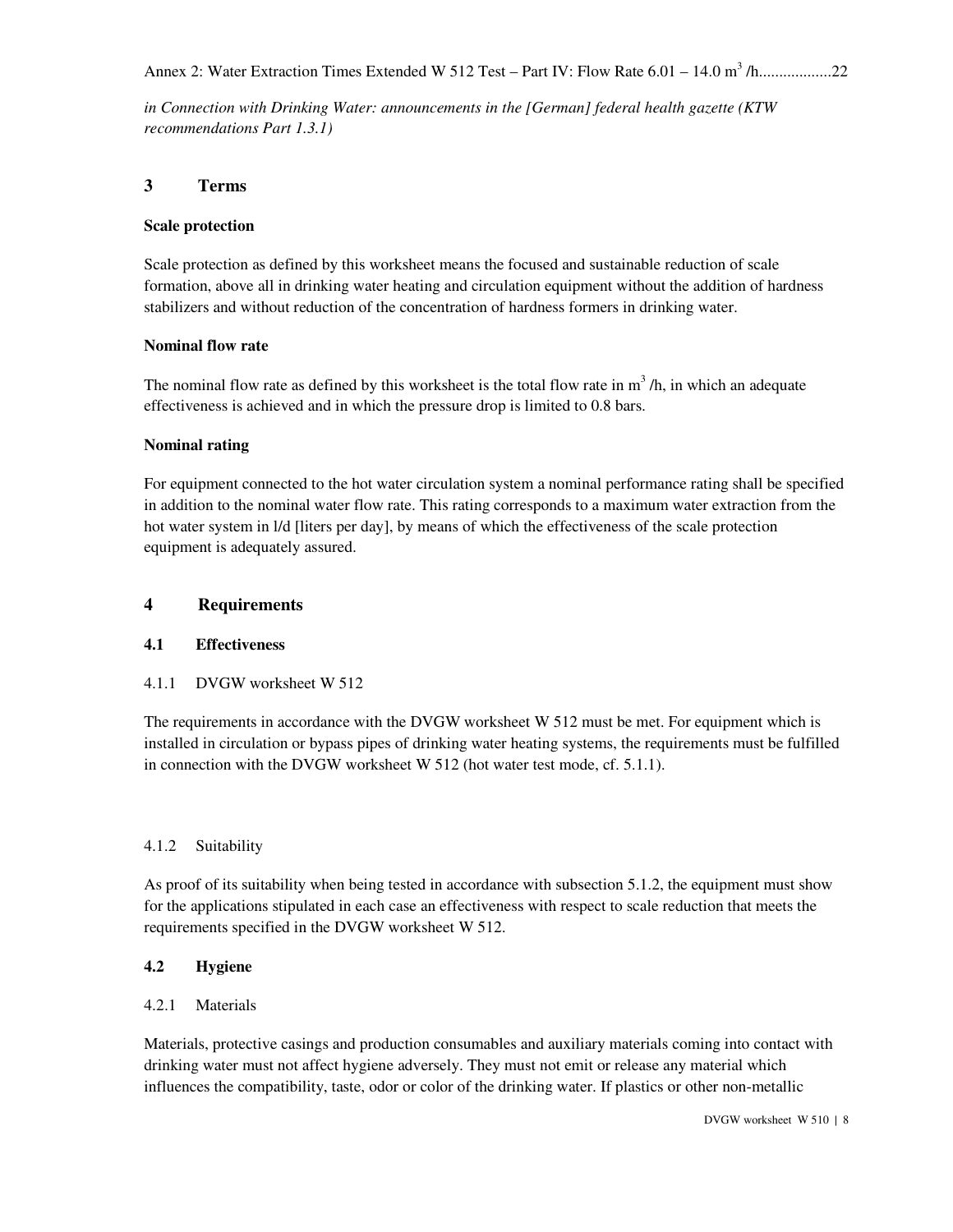materials are used, the KTW recommendations and the requirements of the DVGW worksheet W 270 must be fulfilled. In the case of metallic materials the requirements defined in DIN 50930-6 are applicable.

The materials and protective casings used must be stable with respect to all physical, chemical and corrosive influence s to which they could be exposed.

Surfaces coming into contact with water must not be nickel plated.

### 4.2.2 Microbiological requirements

When used pursuant to the regulations the conditioned water must meet the microbiological requirements of the Drinking Water Ordinance. The development of the colony figures in accordance with downtime (cf. Subsection 5.2.2) shall be monitored. It is prohibited to include coliform nuclei and pseudomonas aeruginosa in any of the trials.

#### 4.2.3 Chemical requirements

It must be ensured that the parameters of the Drinking Water Ordinance, Annex 2 a and b are attained when the water is used as stipulated. When testing in accordance with 5.2.3 the maximum values must not be exceeded.

## **4.3 Tensile strength, watertight condition and resistance to high temperatures**

The parts of the equipment subject to water pressure shall be measured in accordance with DIN 1998-2 with a nominal pressure of at least 10 bars.

The equipment is to be configured for ambient and water temperature of at least 30°C.

For equipment to be installed in connection with drinking water heating systems or with its own overpressure safety connectors, it is sufficient if it meets lower requirements with respect to resistance to pressure, as among other things it is not expected that high pressure values (pressure peaks) would occur without overpressure safety connectors, as would be the case in cold water installations. Equipment intended for installation systems with heated drinking water must be configured for water temperatures of at least 80°C.

#### **4.4 Pressure loss**

The pressure loss for the specified nominal flow rates must not exceed 0.8 bars.

#### **4.5 Water surge pressure**

The sum of water surge and background pressure must not exceed the permitted operating overpressure. In the case of an operating pressure of six bars the value of the positive water surge pressure must not exceed two bars measured directly in front of the equipment. The negative surge pressure must not exceed 50% of the ensuing flow pressure.

#### **4.6 Noise**

Scale prevention equipment in normal operating conditions must not cause noise within any part of the total working area. When being tested in accordance with subsection 5.6 they must correspond to noise category 1.

# **4.7 Maintaining safety of the equipment**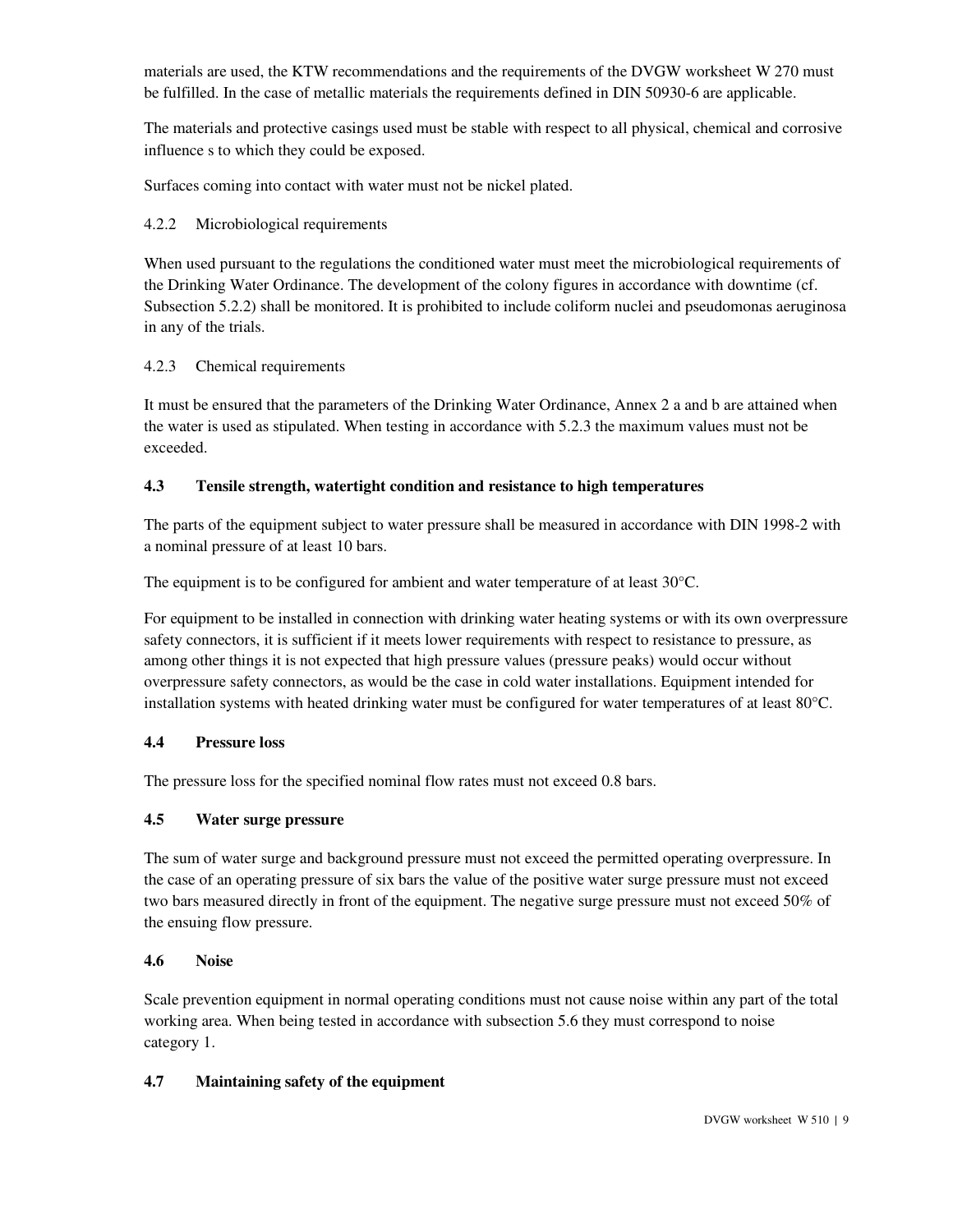Adequate safety provisions for the equipment to be delivered shall be stipulated in accordance with the safety concept of DIN EN 1717.

### **4.8 Marking the direction of flow**

The direction of flow of the water through the equipment must be marked in a long-lasting and unambiguous way on the equipment's housing.

#### **4.9 Electrical safety**

The equipment must meet the following relevant electrical standards and regulations:

Low Voltage Directive

DIN EN 60335-1 EMVG DIN EN 50081-1 DIN EN 50082-1

### **4.10 Connections**

Connections to drinking water installations must fulfill the requirements of DIN EN 1213.

#### **4.11 Installation, operating and maintenance instructions**

Comprehensive and technically adequate insulation operating and maintenance instructions are to be supplied with the equipment. These instructions must contain the following:

- Specifications for determining system size
- Specifications of the application or working areas and additional equipment
- Description of the equipment: specifications of the function and also of the safety, locking down and disinfection equipment, specifications of special properties and the measures connected with them.
- Specifications of where and how the equipment is to be installed : required space for operation and maintenance, energy requirements, connections for utilities and their configuration, disposal of process water, indications of danger that are to be avoided by the appropriate installation or set-up, safety equipment to be stipulated by the user (operator). Any tools or fastening torques required are to be specified.
- Operating specifications: description of the operating devices, instructions for the initial commissioning, required consumables and ancillary materials, replenishment material (type and quantity), measures to be taken before commissioning, instructions for turning on, shutting down and safe operation, in particular safety measures for use as stipulated, working methods that are not permitted, reaction to disruption.

# **4.12 Marking**

The information on the nameplate shall be fitted permanently to the apparatus in such a way that it can be easily read, and should include at least the following:

- a) Type of equipment
- b) Name of manufacturer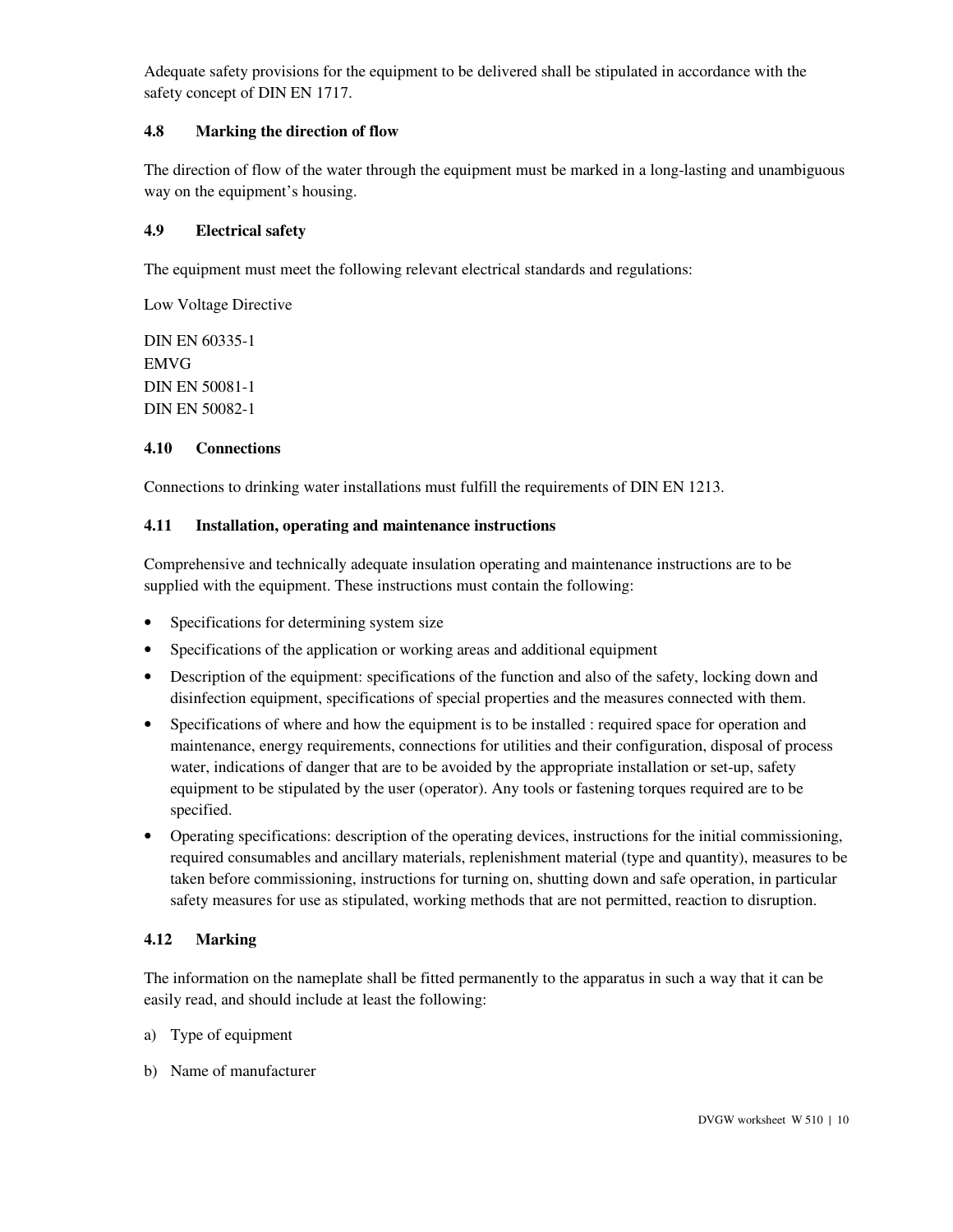- c) Nominal extent of the connection
- d) Nominal flow rate... with pressure loss...
- e) Nominal pressure in bars
- f) Maximum water temperature in °C
- g) DVGW test mark

## **5 Prototype tests**

The manufacture is to confirm that the appropriate requirements of this worksheet have been fulfilled by means of a test certificate issued by a test center named by DVGW.

Before the external body responsible for monitoring the installed equipment assumes this role it must convince itself that the personnel-related and technical conditions exist for a permanent and orderly execution of quality-related inspections.

#### **5 .1 Effectiveness**

#### 5.1.1 DVGW worksheet W 512

An inspection report in accordance with DVGW worksheet W 512 shall be submitted.

For equipment that is to be installed in the hot water zone (circulation operation) inspections of the hot water are to be carried out according to the DVGW worksheet W 512 and with requirements that are otherwise unchanged in a manner that pipe sections accessible for inspection and also inaccessible sections are extended in each case by a hot water circulation pipe with the same volume, in which the scale reduction equipment to be tested can be installed. The circulation within the accessible and non-accessible sections shall be carried out simultaneously and operated identically with respect to the volume of water flowing through. The switch-on times of the circulation pumps shall be set pursuant to the stipulated values of the operating instructions.

#### 5.1.2 Suitability: cold water equipment

Before being inspected the equipment used shall be thoroughly rinsed out. To check for suitability the equipment should be subjected to a tests for 21 days with daily volumes of water that were determined on the basis of the following stipulated application ranges (nominal flow rate):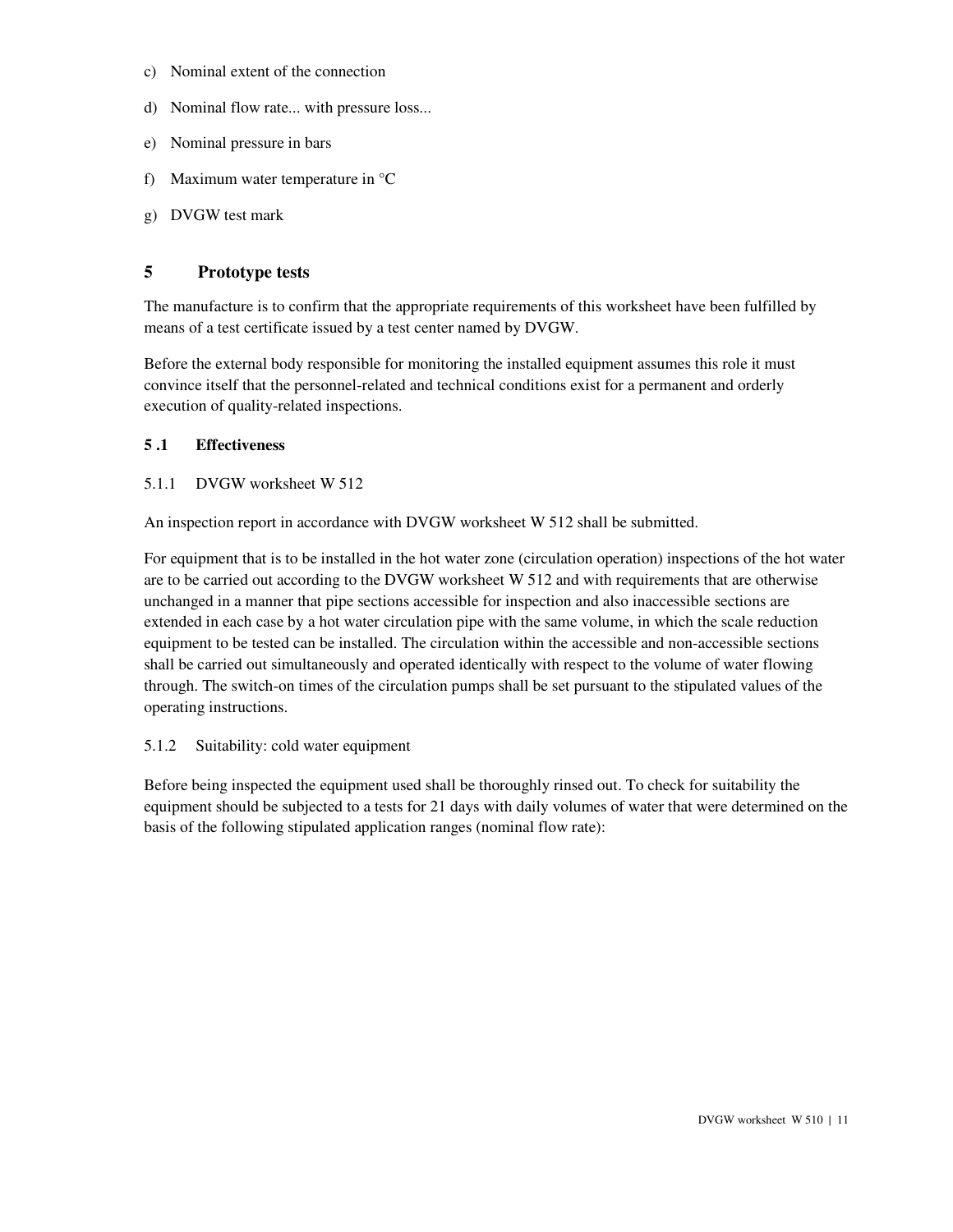#### **Table 1: test volumes by nominal flow rate**

| Nominal Flow Rate             | <b>Test Volumes</b> |
|-------------------------------|---------------------|
| $0 - 1.5$ m <sup>3</sup> /h   | 375 liters/day      |
| $1.51 - 3$ m <sup>3</sup> /h  | 750 liters/day      |
| $3.01 - 6$ m <sup>3</sup> /h  | 1500 liters/day     |
| $6.01 - 14$ m <sup>3</sup> /h | 3500 liters/day     |

The throughput times and volumes for the throughput quantities in each case are shown in Annex 2. Of the total throughput per day 130 liters of water are to be channeled to an effectiveness test bed in accordance with the cycle analogous to the DVGW worksheet W 512. In a direct comparison with non-conditioned water a reduction in scale formation must be attained that is at least as high as the value specified in the DVGW worksheet W 512.

# 5.1.3 Suitability: hot water equipment

Equipment intended for installation in hot water circulation systems will be tested for their suitability as follows. For a test period of three months they are installed within the area of circulation of a 500 liter hot water vessel from which for 15 hours each day and for five minutes of each half an hour 18 liters/minute of hot water are extracted and then disposed of.

After that the equipment is operated in accordance with subsection 5.1.1, paragraph 2. In a direct comparison with non-conditioned water a reduction in scale formation must be attained that is at least as high as the value specified in the DVGW worksheet W 512.

#### **5.2 Hygiene**

#### 5.2.1 Materials

For metallic materials:

The technical directions according to DIN 50930-6 must be followed, as required in connection with DIN 509301-1.

For components made from non-metallic materials: submission of valid test reports KTW and W 270.

#### 5.2.2 Microbiological tests

For all test purposes only drinking water that has not been disinfected will be used. Between test cycles, deinstalled equipment must be protected from contamination. For microbiological evaluation, equipment is used for which at least one complete test in accordance with the DVGW worksheet W 512 and a test in accordance with subsection 5.2 were already carried out. The tests are carried out after a stagnation period of 4 days. Samples are taken at intervals of 0, 1, 2, 3, 5 and 10 minutes (for 20 % of the nominal flow rate). Coliform bacteria and pseudomonas aeruginosa must not be included in any of the samples. The measured values for the samples taken after 3, 5 and 10 minutes are used to evaluate the colony figures. The requirements of the Drinking Water Ordinance must be fulfilled.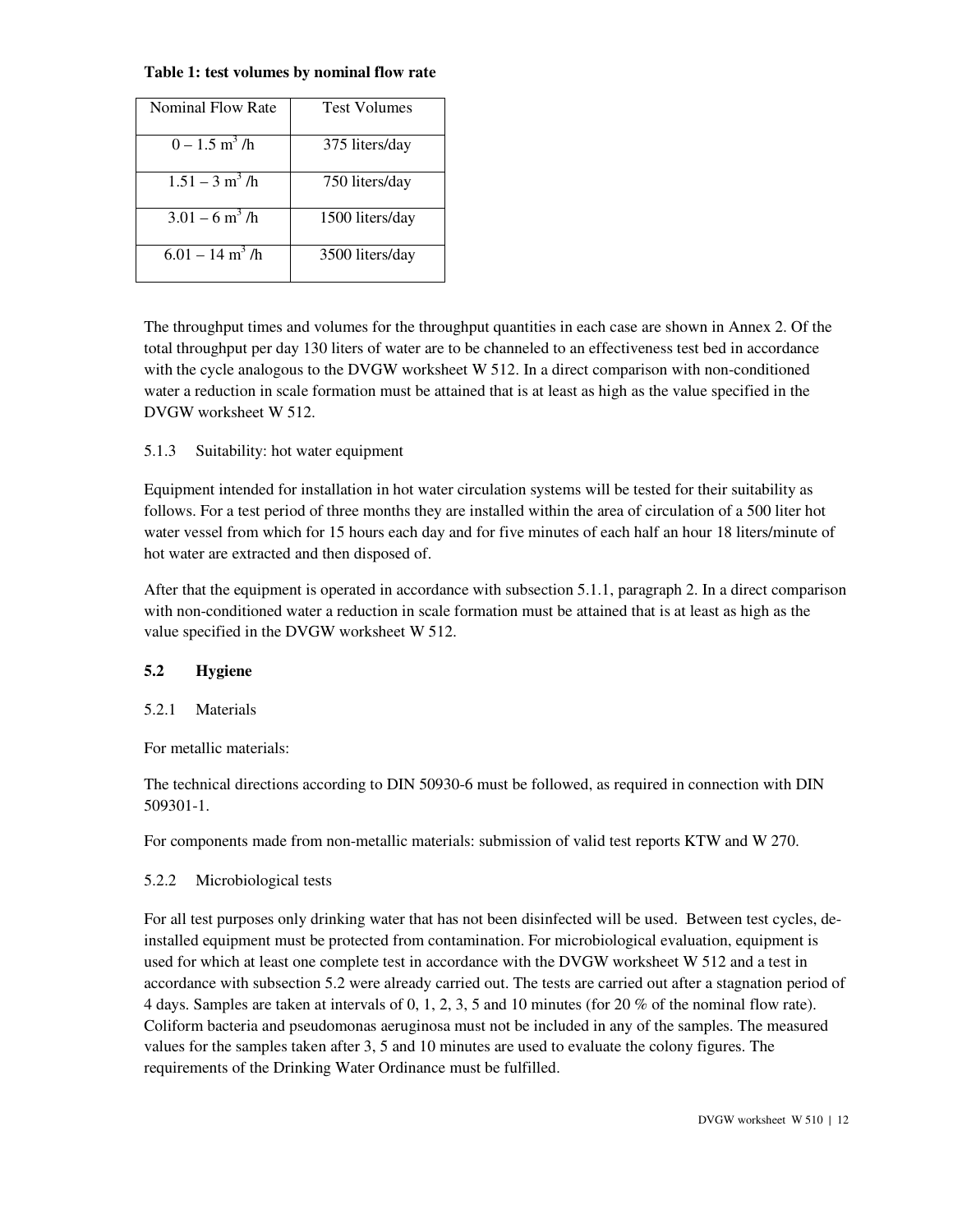#### 5.2.3 Chemical Tests

The tests take place at room temperature after 24 hours stagnation. If a higher temperature than  $30^{\circ}$ C is specified on the name plate the tests must be carried out at this higher temperature. The Drinking Water Ordinance parameters must be met (Annexes 2 a and b). Moreover, material-specific parameters are to be checked.

For equipment for which in keeping with its function electrochemical processes occur, an additional test shall be made, i.e., a check for whether nitrite was formed. For this purpose the water to be tested must contain at least 80 % of the maximum nitrite content permitted by the Drinking Water Ordinance. The test sample is taken from a composite sample taken during a three minute flow at 10 % of the nominal flow rate. The nitrite value prescribed by the Drinking Water Ordinance must not be exceeded.

# **5.3 Tensile strength, watertight condition and resistance to high temperatures**

Testing for resistance to high temperatures takes place through the tensile strength checks with water at room temperature. If a higher temperature than 30°C is specified on the name plate the tests must be carried out at this higher temperature.

The test piece must be able to withstand three times the nominal pressure. In this case the test piece is subjected for 10 minutes to a static pressure equal to three times the nominal pressure. Leaks or permanent deformations must not materialize during this time. A pressure of twice the nominal pressure is sufficient for equipment intended for installation in heated drinking water systems. Leaks must not materialize for any equipment items.

Metallic containers > 20 liters will be tested with 15 bars for over 2 hours.

Dynamic pressure fluctuation test for plastic components subjected to pressure:

The equipment must withstand without damage at least 50,000 pressure fluctuations with a pulsing pressure of 0.5 bars to 1.3 x the nominal pressure with an impulse frequency of  $(15 +/- 1)$  min<sup>-1</sup>.

#### **5.4 Pressure loss**

Pressure loss is established in accordance with DIN 3546-1.

#### **5.5 Water surge pressure**

The equipment is tested in accordance with DIN 50084.

#### **5.6 Noise**

The equipment is tested at 2/3 of the nominal flow rate in accordance with EN ISO 1717.

#### **5.7 Maintaining safety of the equipment**

Maintaining safety of the equipment tested in accordance with DIN EN 1717.

#### **5.8 Marking the direction of flow**

By visual inspection

#### **5.9 Electrical safety**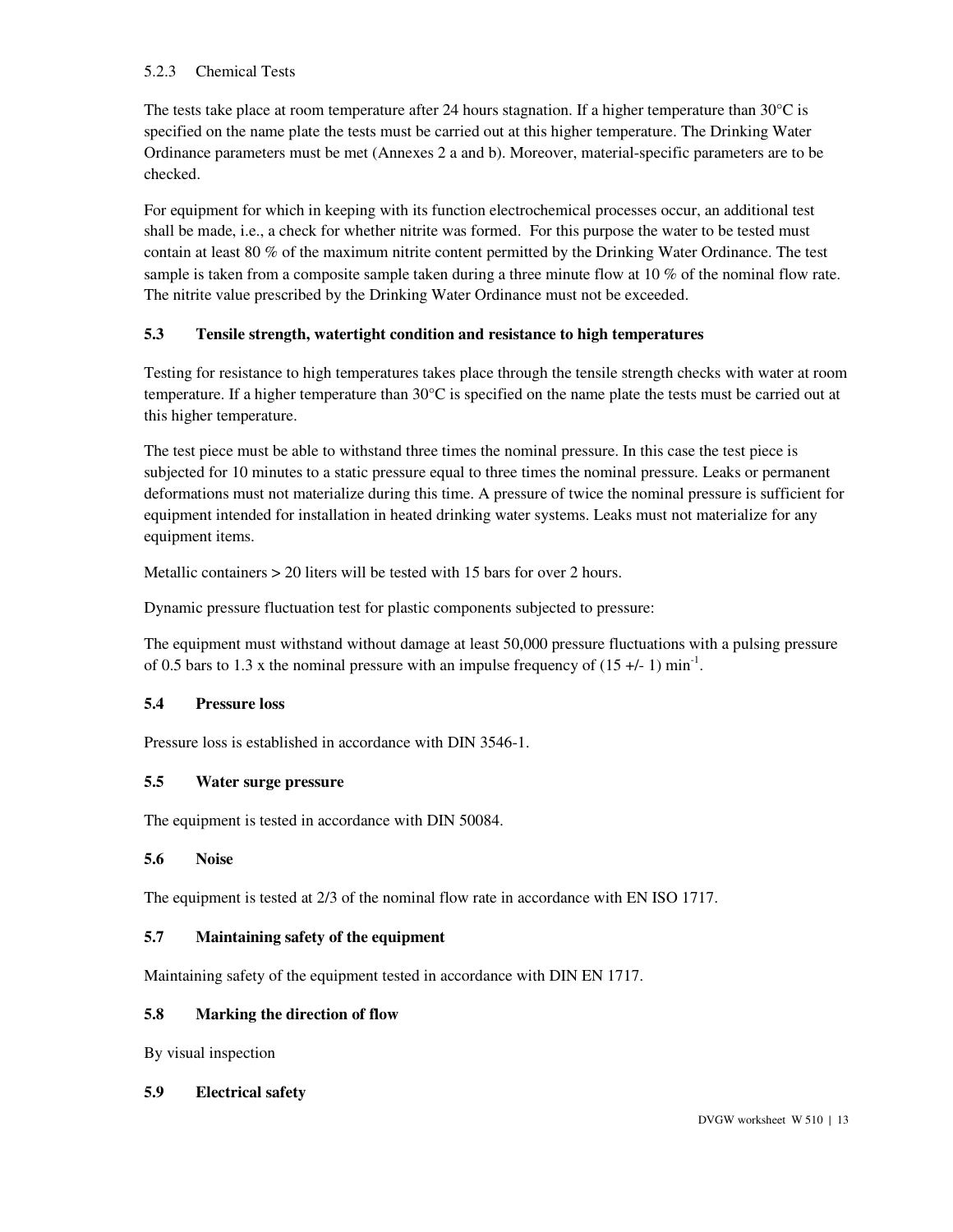Submission of valid test certificates

### **5.10 Connections**

By visual inspection

## **5.11 Installation, operating and maintenance instructions**

It shall be checked if the installation and operating instructions in accordance with 4.11 contain the required technical parameters and operating instructions in their entirety and in a manner that can be understood by the user.

# **5.12 Marking**

By visual inspection

# **6 The monitoring system and reviewing the monitoring system**

The fulfillment of the imposed requirements shall be documented at every manufacturing plant within the framework of a monitoring system.

The monitoring system is subdivided in in-house and external components, with the external monitoring to be carried out by one of the DVGW test centers. Details of the monitoring system are to be stipulated in a monitoring agreement between the manufacturer and the test center. The monitoring agreement will be valid as confirmation of the monitoring system only after the DVGW has agreed to it and shall be concluded after the first inspection.

The tests to be carried out are described in Annex 1.

# **7 In-house production monitoring**

The manufacturer shall carry out checks of the production in such a way that a secure evaluation of the production is possible

# **8 Reviewing the monitoring system by a test center named by the DVGW**

# **8.1 Objective**

The body responsible for the external monitoring has the task of reviewing on the basis of its organization and reports the manufacturer's internal monitoring system for the production of scale prevention equipment with the DVGW test mark.

# **8.2 Taking samples**

Samples are taken by a representative of the test center – usually at the manufacturer's premises. If the sample is selected at a wholesaler, retailer or customer it must still be in the original packaging.

Tests are to be made on samples of this type at least from two items of equipment every two years.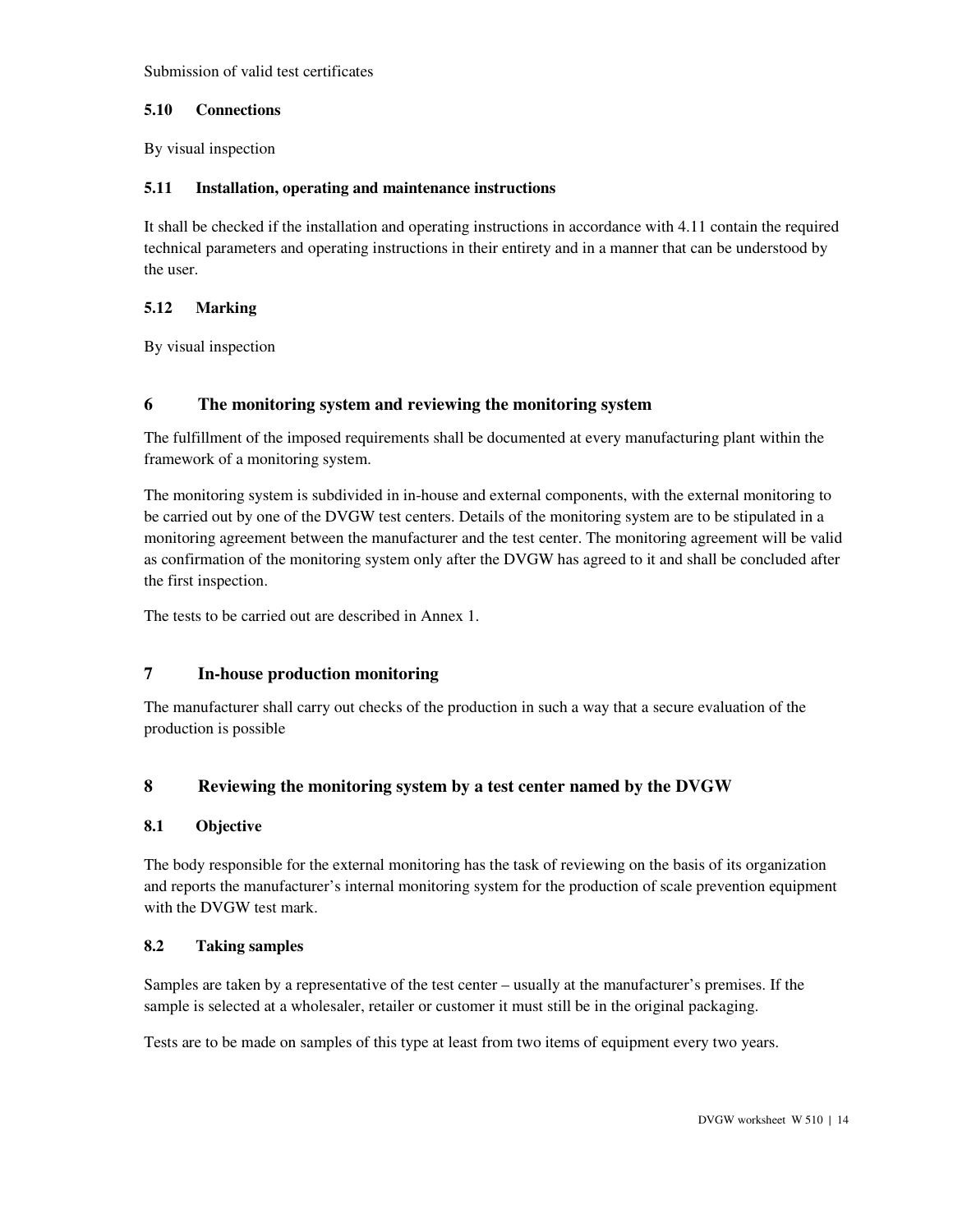# **9 DVGW test mark**

Certification of the products listed in the subsection (scope) is carried out by the DVGW certification center according to the appropriate procedures and pursuant to the official orders and procedures for the national certification of water and gas supply products. The conformity of the product with the requirements of these orders and procedures will be evaluated.

Once the requirements of this worksheet have been met, the DVGW certification center will issue a certificate that authorizes the use of the DVGW test mark. The test mark and the corresponding test stamp may only be used for products that have been certified accordingly.

Information on these issues can be obtained from the DVGW, *Deutsche Vereinigung des Gas- und Wasserfaches* [German Association of Gas and Water Utilities].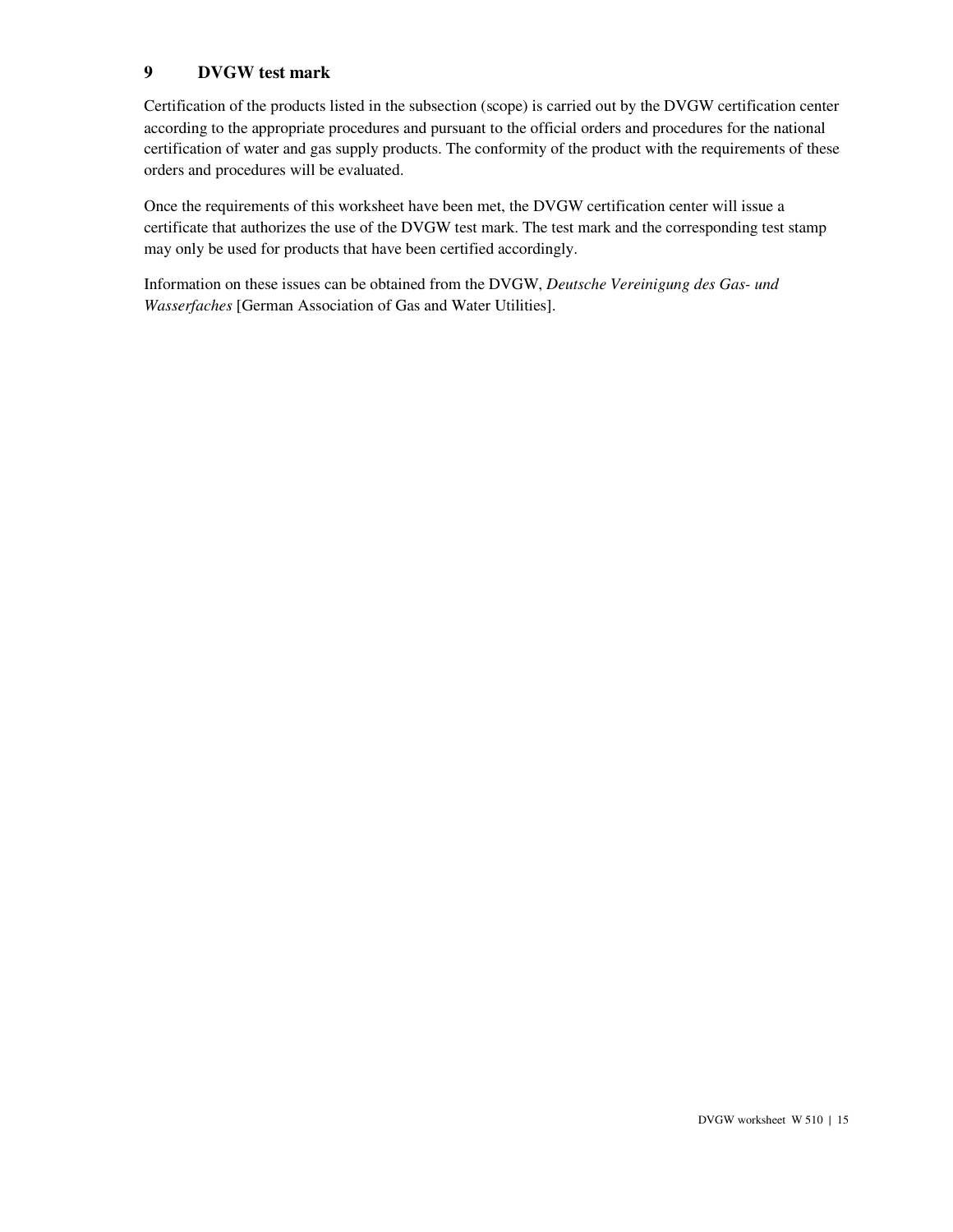# **Annex 1: Summary of the Tests**

|                    | <b>Tests by Section</b>                                                          | <b>Initial Test</b> | In-house<br>Monitoring  | Monitoring by<br><b>External Body</b> |
|--------------------|----------------------------------------------------------------------------------|---------------------|-------------------------|---------------------------------------|
| $\overline{5.1.1}$ | W512                                                                             | $\mathbf X$         | once a year<br>per type |                                       |
| 5.1.2              | Suitability for use                                                              | $\mathbf X$         | $\overline{a}$          | $\mathbf{x}^1$                        |
| $\overline{5.2.1}$ | Materials <sup>2</sup>                                                           | $\mathbf X$         | $\mathbf X$             | $\mathbf X$                           |
| 5.2.2              | Microbial contamination                                                          | $\mathbf X$         |                         | $x^3$                                 |
| $\overline{5.2.3}$ | Chemical tests                                                                   | $\mathbf X$         |                         | $\overline{x}^4$                      |
| $\overline{5.3}$   | Tensile strength, watertight<br>condition and resistance to high<br>temperatures | $\mathbf X$         | $x^5$                   |                                       |
| $\overline{5.4}$   | Pressure loss                                                                    | $\mathbf{X}$        |                         |                                       |
| $\overline{5.5}$   | Water surge pressure                                                             | $\mathbf X$         |                         |                                       |
| 5.6                | Noise                                                                            | X                   |                         |                                       |
| $\overline{5.7}$   | Maintaining safety of the<br>equipment                                           | $\mathbf x$         |                         | $\mathbf X$                           |
| $\overline{5.8}$   | Marking the direction of flow                                                    | $\mathbf X$         |                         | $\mathbf X$                           |
| $\overline{5.9}$   | <b>Electrical safety</b>                                                         | $\mathbf X$         |                         | $\mathbf X$                           |
| $\overline{5.10}$  | Connections                                                                      | $\mathbf X$         |                         |                                       |
| $\overline{5.11}$  | Installation, operating and<br>maintenance instructions                          | $\mathbf X$         |                         | $\mathbf X$                           |
| $\overline{5.12}$  | Marking                                                                          | $\mathbf{X}$        |                         | $\mathbf{X}$                          |
|                    | The monitoring system and reviewing the<br>monitoring system                     |                     |                         | $\mathbf X$                           |

<sup>1</sup> Tests only every four years

 $2^2$  W 270 test only for the input material

<sup>&</sup>lt;sup>3</sup> Tests only every four years

<sup>&</sup>lt;sup>4</sup> Tests only every four years

<sup>&</sup>lt;sup>5</sup> Tests pursuant to dynamic pressure fluctuation test on at least 2 pcs./batch for casing parts subject to pressure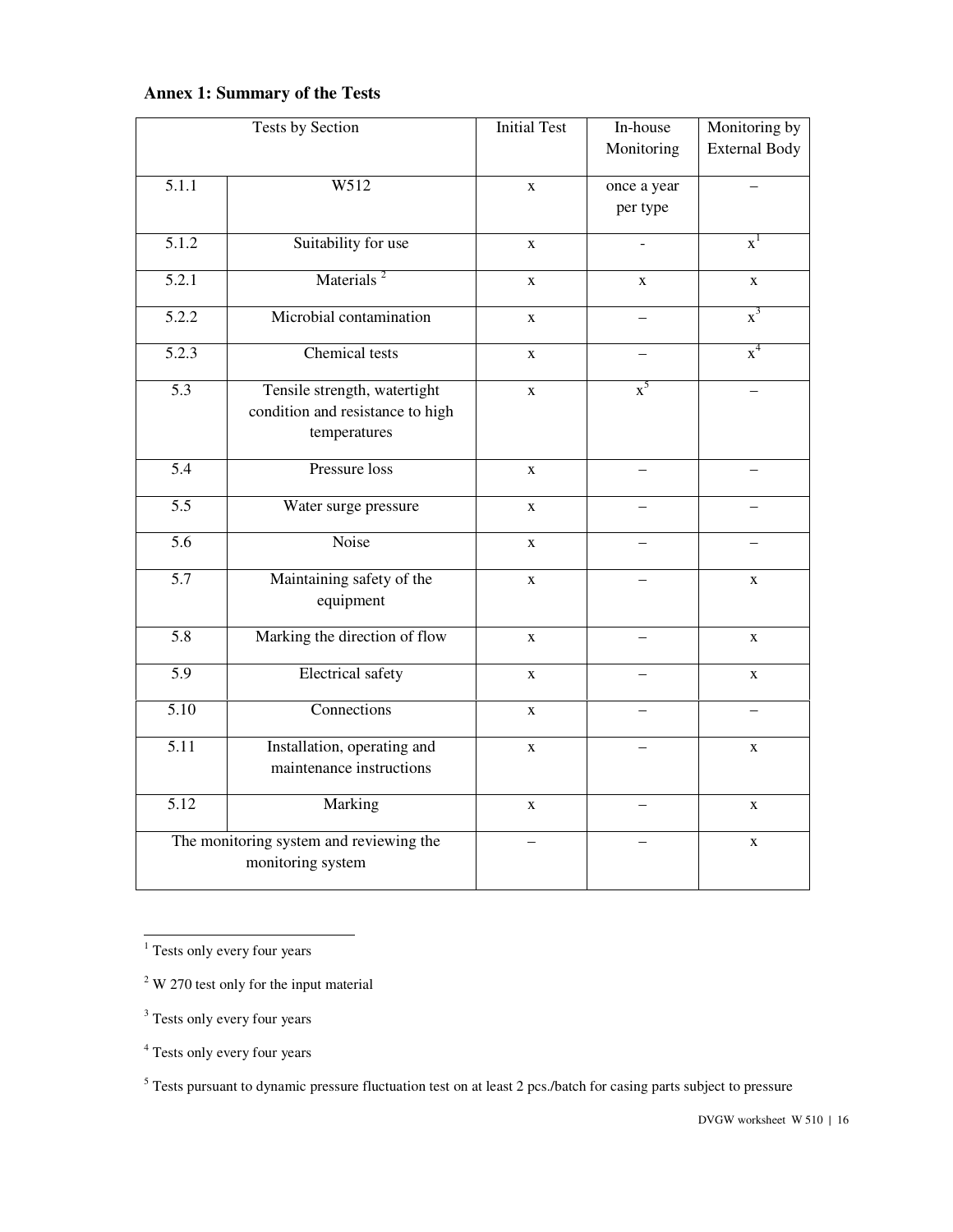| Time  | Duration        | Flow Rate       | Water Vol | Time  | Duration   | Flow Rate       | Water Vol |
|-------|-----------------|-----------------|-----------|-------|------------|-----------------|-----------|
|       | in seconds      | liters/min      | in liters |       | in seconds | liters/min      | in liters |
| 2:00  | 35              | 10              | 5.83      | 17:00 | 60         | 5               | 5.00      |
| 5:30  | 30              | 10              | 5.00      | 17:14 | 1          | 15              | 0.25      |
| 6:00  | 60              | 5               | 5.00      | 17:30 | 60         | 5               | 5.00      |
| 6:36  | 50              | 10              | 8.33      | 17:46 | 3          | 15              | 0.75      |
| 6:47  | 60              | 10              | 10.00     | 18:00 | 120        | 5               | 10.00     |
| 6:52  | $\overline{4}$  | 15              | 1.00      | 18:12 | 70         | 10              | 11.67     |
| 6:58  | 30              | 20              | 10.00     | 18:30 | 60         | 5               | 5.00      |
| 7:24  | 15              | 15              | 3.75      | 18:40 | 3          | 15              | 0.75      |
| 7:32  | 45              | 10              | 7,50      | 19:00 | 60         | 5               | 5.00      |
| 8:00  | 60              | 5               | 5.00      | 19:14 | 50         | 20              | 16.67     |
| 8:04  | 40              | 10              | 6.67      | 19:16 | 1          | 15              | 0.25      |
| 8:12  | $\overline{3}$  | 15              | 0.75      | 19:30 | 60         | 5               | 5.00      |
| 8:30  | 60              | 5               | 5.00      | 19:32 | $\,8\,$    | 15              | 2.00      |
| 8:40  | 2               | 15              | 0.50      | 19:40 | 50         | 10              | 8.33      |
| 9:00  | 120             | 5               | 10.00     | 20.00 | 60         | 5               | 5.00      |
| 9:10  | $\mathbf{1}$    | $\overline{15}$ | 0.25      | 20:20 | 60         | 5               | 5.00      |
| 9:30  | 60              | 5               | 5.00      | 20:30 | 10         | 15              | 2.50      |
| 10.00 | 60              | 5               | 5.00      | 21:26 | 20         | 15              | 5.00      |
| 10:18 | $\mathfrak{Z}$  | 15              | 0.75      | 21.32 | 960        | $\mathbf{1}$    | 16.00     |
| 10:30 | 60              | 5               | 5.00      | 22:00 | 60         | 5               | 5.00      |
| 11:00 | 60              | 5               | 5.00      | 22:08 | 120        | $\sqrt{5}$      | 10.00     |
| 11:16 | 40              | 10              | 6.67      | 22:15 | 60         | 5               | 5.00      |
| 11:24 | 20              | $\overline{15}$ | 5.00      | 22:40 | 100        | $\overline{15}$ | 25.00     |
| 11:34 | $\mathbf{2}$    | 15              | 0.50      |       |            | Total           | 375.33    |
| 12:00 | 60              | 5               | 5.00      |       |            |                 |           |
| 12:08 | $\overline{45}$ | 15              | 11.25     |       |            |                 |           |
| 12:30 | 60              | 5               | 5.00      |       |            |                 |           |
| 13:00 | 60              | 5               | 5.00      |       |            |                 |           |
| 13:16 | $\overline{2}$  | 15              | 0.50      |       |            |                 |           |
| 13:30 | 60              | 5               | 5.00      |       |            |                 |           |
| 13:40 | $\mathfrak{2}$  | $\overline{15}$ | 0.50      |       |            |                 |           |
| 14:00 | 60              | 5               | 5.00      |       |            |                 |           |
| 14:24 | 60              | 10              | 10.00     |       |            |                 |           |
| 14:26 | $\mathfrak{2}$  | 15              | 0.50      |       |            |                 |           |
| 14:38 | 50              | $10\,$          | 8.33      |       |            |                 |           |
| 15:00 | 60              | 5               | 5.00      |       |            |                 |           |
| 15:16 | $\mathbf{1}$    | 15              | 0.25      |       |            |                 |           |
| 15:30 | 60              | 5               | 5.00      |       |            |                 |           |
| 15:40 | 16              | 15              | 4.00      |       |            |                 |           |
| 16:00 | 60              | 5               | 5.00      |       |            |                 |           |
| 16:20 | 190             | 5               | 15.83     |       |            |                 |           |
| 16:40 | 50              | $\overline{15}$ | 12.50     |       |            |                 |           |

**Annex 2: Water Extraction Times Extended W 512 Test – Part I: Flow Rate 0 – 1.5 m<sup>3</sup> /h**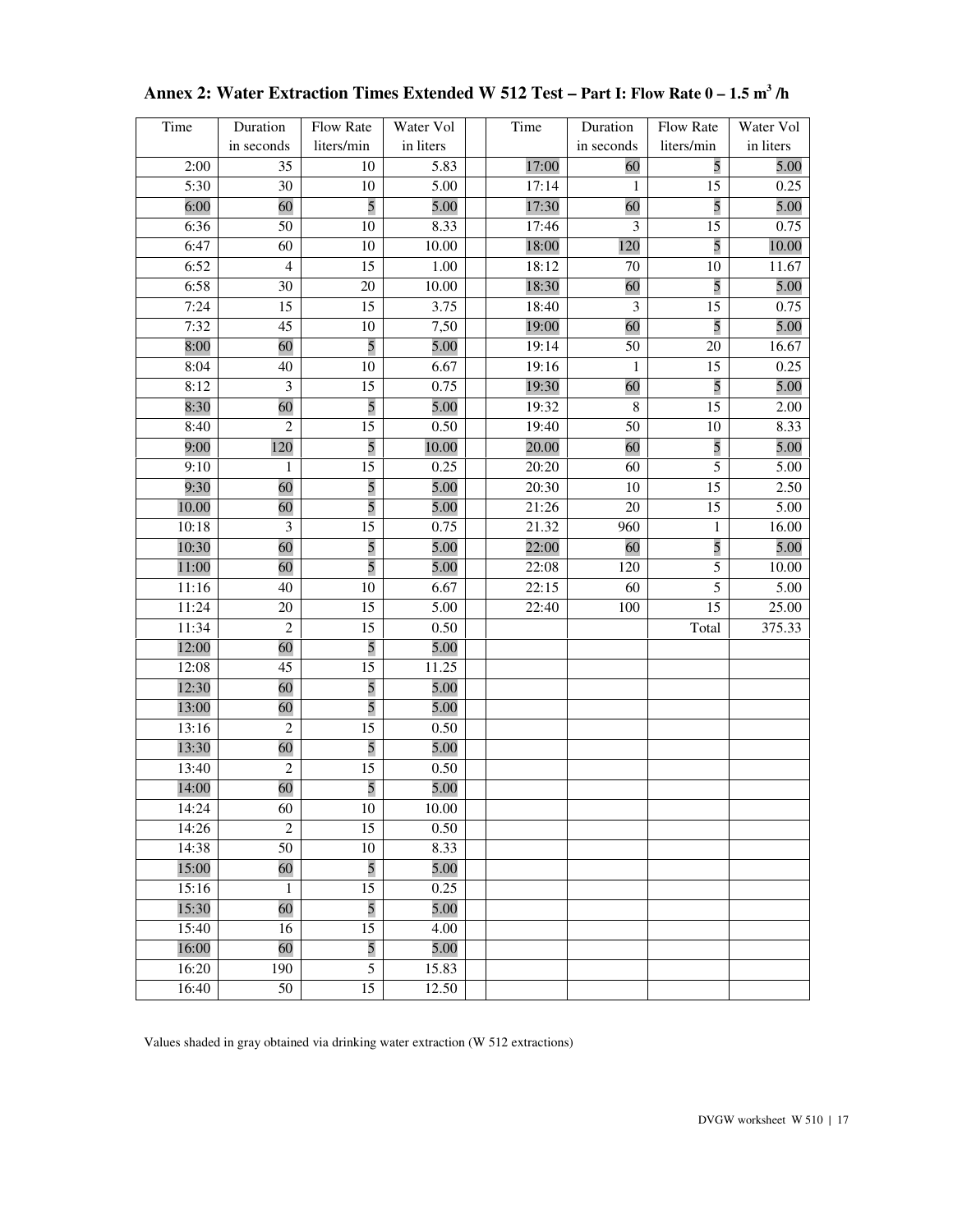| Time       | Duration                | Flow Rate       | Water Vol | Time  | Duration         | Flow Rate       | Water Vol |
|------------|-------------------------|-----------------|-----------|-------|------------------|-----------------|-----------|
|            | in seconds              | liters/min      | in liters |       | in seconds       | liters/min      | in liters |
| 2:00       | 35                      | 10              | 5.83      | 12:00 | 60               | 5               | 5.00      |
| 2:45       | 35                      | $10\,$          | 5.83      | 12:08 | 45               | 15              | 11.25     |
| 5:30       | 30                      | 10              | 5.00      | 12:30 | 60               | 5               | 5.00      |
| 6:00       | 60                      | 5               | 5.00      | 13:00 | 60               | 5               | 5.00      |
| 6:15       | 3                       | $\overline{15}$ | 0.75      | 13:16 | $\overline{2}$   | 15              | 0.50      |
| 6:17       | $\overline{2}$          | 15              | 0.50      | 13:18 | 45               | 15              | 11.25     |
| 6:22       | 5                       | 15              | 1.25      | 13:30 | 60               | 5               | 5.00      |
| 6:36       | 50                      | $10\,$          | 8.33      | 13:40 | $\overline{2}$   | 15              | 0.50      |
| 6:40       | 50                      | 10              | 8.33      | 13:50 | 70               | 15              | 17.50     |
| 6:47       | 60                      | $10\,$          | 10.00     | 14:00 | 60               | 5               | 5.00      |
| 6:50       | $\overline{\mathbf{3}}$ | 15              | 0.75      | 14:20 | 1                | 15              | 0.25      |
| 6:52       | $\overline{4}$          | 15              | 1.00      | 14:22 | 60               | 10              | 10.00     |
| 6:54       | $\overline{4}$          | $\overline{15}$ | 1.00      | 14:24 | 60               | 10              | 10.00     |
| 6:58       | 30                      | $20\,$          | 10.00     | 14:26 | $\overline{2}$   | 15              | 0.50      |
| $7:33^{6}$ | $\mathfrak{Z}$          | 15              | 0.75      | 14:38 | 50               | $10\,$          | 8.33      |
| 7:10       | 20                      | 15              | 5.00      | 14:44 | 50               | 10              | 8.33      |
| 7:13       | 60                      | 10              | 10.00     | 14:50 | 180              | 5               | 15.00     |
| 7:24       | 15                      | 15              | 3.75      | 15:00 | 60               | 5               | 5.00      |
| 7:32       | 45                      | $10\,$          | 7,5       | 15:10 | $\overline{c}$   | $\overline{15}$ | 0.50      |
| 7:49       | 60                      | 20              | 20.00     | 15:16 | 1                | 15              | 0.25      |
| 8:00       | 60                      | $\overline{5}$  | 5.00      | 15:20 | $\mathfrak{Z}$   | 15              | 0.75      |
| 8:04       | 40                      | 10              | 6.67      | 15:30 | 60               | 5               | 5.00      |
| 8:12       | $\overline{\mathbf{3}}$ | $\overline{15}$ | 0.75      | 15:32 | $\mathbf{1}$     | $\overline{15}$ | 0.25      |
| 8:20       | 60                      | 5               | 5.00      | 15:33 | 1                | 15              | 0.25      |
| 8:30       | 60                      | 5               | 5.00      | 15:40 | 16               | 15              | 4.00      |
| 8:40       | $\overline{2}$          | 15              | 0.50      | 15:44 | 40               | 20              | 13.33     |
| 9:00       | 120                     | 5               | 10.00     | 15:50 | 1                | 15              | 0.25      |
| 9:10       | $\mathbf{1}$            | 15              | 0.25      | 16:00 | 60               | 5               | 5.00      |
| 9:30       | 60                      | 5               | 5.00      | 16:02 | 300              | $\sqrt{5}$      | 25.00     |
| 10.00      | 60                      | 5               | 5.00      | 16:20 | 380              | 5               | 31,67     |
| 10:14      | 45                      | 15              | 11.25     | 16:36 | 1                | 15              | 0.25      |
| 10:18      | $\overline{\mathbf{3}}$ | 15              | 0.75      | 16:40 | 50               | 15              | 12.50     |
| 10:22      | 60                      | 10              | 10.00     | 16:43 | 150              | 10              | 25.00     |
| 10:24      | 16                      | 15              | 4.00      | 17:00 | 60               | 5               | 5.00      |
| 10:30      | 60                      | 5               | 5.00      | 17:04 | 60               | 10              | 10.00     |
| 10:54      | 12                      | 15              | 3.00      | 17:14 | $\mathbf{1}$     | 15              | 0.25      |
| 11:00      | 60                      | 5               | 5.00      | 17:20 | $\mathbf{1}$     | 15              | 0.25      |
| 11:10      | 45                      | 15              | 11.25     | 17:30 | 60               | 5               | 5.00      |
| 11:16      | 40                      | 10              | 6.67      | 17:46 | $\mathfrak{Z}$   | 15              | 0.75      |
| 11:20      | $\overline{4}$          | 15              | 1.00      | 17:50 | 70               | 10              | 11.67     |
| 11:24      | $20\,$                  | 15              | 5.00      | 18:00 | 120              | 5               | 10.00     |
| 11:34      | $\sqrt{2}$              | 15              | 0.50      | 18:04 | $\boldsymbol{2}$ | 15              | 0.50      |
| 11:40      | $\mathbf{1}$            | $\overline{15}$ | 0.25      | 18:06 | $\mathbf{1}$     | $\overline{15}$ | 0.25      |

| Annex 2: Water Extraction Times Extended W 512 Test – Part II: Flow Rate 1.51 – 3.0 m <sup>3</sup> /h |  |  |  |
|-------------------------------------------------------------------------------------------------------|--|--|--|
|-------------------------------------------------------------------------------------------------------|--|--|--|

 6 Translator's note: probably should be 7:03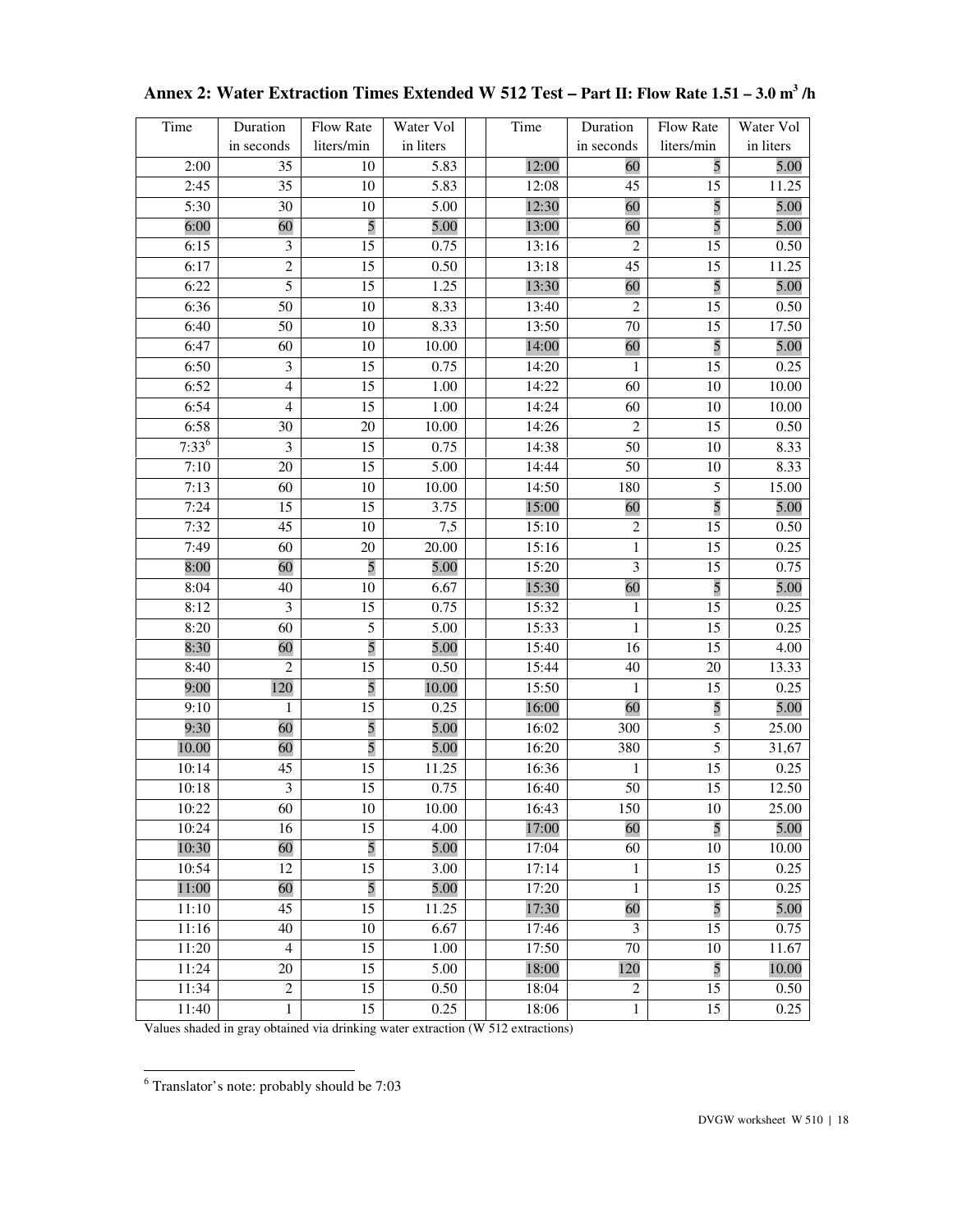| Time               | Duration       | Flow Rate       | Water Vol         |
|--------------------|----------------|-----------------|-------------------|
|                    | in seconds     | liters/min      | in liters         |
| 18:10              | 16             | 15              | 4.00              |
| 18:12              | 70             | $\overline{10}$ | 11.67             |
| 18:20              | 70             | 10              | 11.67             |
| 18:30              | 60             | 5               | 5.00              |
| 18:40              | 3              | 15              | 0.75              |
| 18:50              | 1              | 15              | 0.25              |
| 19:00              | 60             | 5               | 5.00              |
| 19:06              | 90             | 15              | 22.50             |
| $\overline{19:}14$ | 50             | 20              | 16.67             |
| 19:15              | 1              | 15              | 0.25              |
| 19:16              | 1              | 15              | 0.25              |
| 19:20              | $\mathbf{1}$   | 15              | 0.25              |
| 19:30              | 60             | 5               | 5.00              |
| 19:32              | 8              | 15              | 2.00              |
| 19:40              | 50             | 10              | 8.33              |
| 19:50              | 30             | 10              | $\overline{5.00}$ |
| 20.00              | 60             | 5               | 5.00              |
| 20:08              | 40             | 15              | 10.00             |
| 20:20              | 60             | 5               | 5.00              |
| 20:26              | 60             | 5               | $\frac{1}{5.00}$  |
| 20:30              | 10             | 15              | 2.50              |
| 20:40              | 40             | $\overline{15}$ | 10.00             |
| 20:46              | 45             | 15              | 11.25             |
| 21:02              | 2              | 20              | 0.67              |
| 21:04              | 3              | 20              | 1.00              |
| 21:06              | $\overline{2}$ | 20              | 0.67              |
| 21:14              | 210            | 5               | 17.50             |
| 21:26              | 40             | $\overline{15}$ | 10.00             |
| 21:28              | 10             | $\overline{15}$ | 2.50              |
| 21:30              | 3              | 20              | $\overline{1.00}$ |
| 21.32              | 960            | 1               | 16.00             |
| 22:00              | 60             | 5               | 5.00              |
| 22:08              | 120            | 5               | 10.00             |
| 22:15              | 60             | 5               | 5.00              |
| 22:40              | 100            | 15              | 25.00             |
|                    |                | Total           | 750.17            |

# **Annex 2: Water Extraction Times Extended W 512 Test – Part II: Flow Rate 1.51 – 3.0 m<sup>3</sup> /h**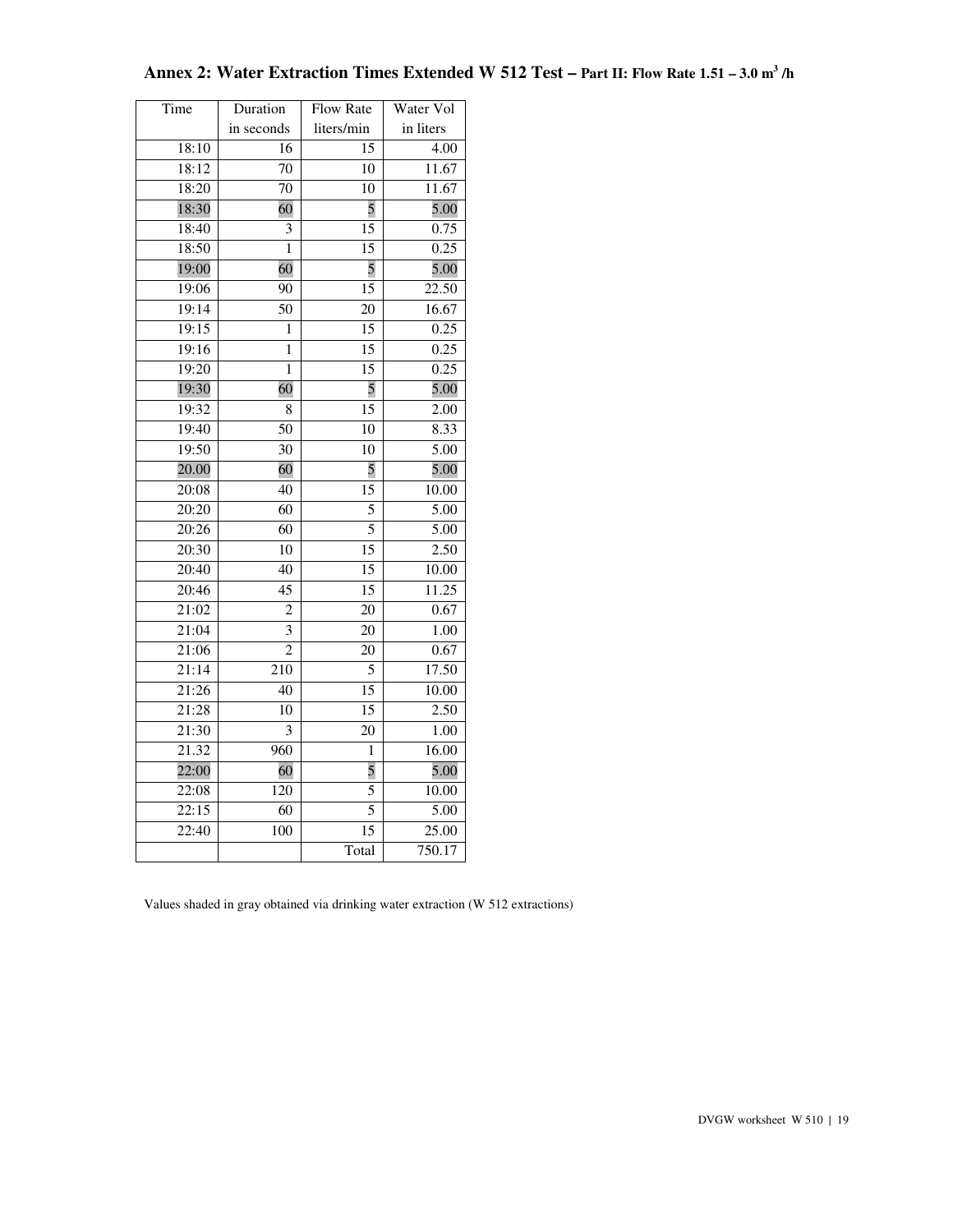| Time  | Duration       | Flow Rate       | Water Vol | Time  | Duration       | Flow Rate      | Water Vol |
|-------|----------------|-----------------|-----------|-------|----------------|----------------|-----------|
|       | in seconds     | liters/min      | in liters |       | in seconds     | liters/min     | in liters |
| 2:00  | 35             | $10\,$          | 5.83      | 12:00 | 60             | 5              | 5.00      |
| 2:45  | 35             | 10              | 5.83      | 12:08 | 90             | 15             | 22.50     |
| 5:30  | 30             | 10              | 5.00      | 12:30 | 60             | 5              | 5.00      |
| 6:00  | 360            | 5               | 30.00     | 13:00 | 60             | 5              | 5.00      |
| 6:00  | 60             | 5               | 5.00      | 13:06 | 360            | $\mathbf{1}$   | 6.00      |
| 6:15  | 300            | 15              | 75.00     | 13:16 | 20             | 15             | 5.00      |
| 6:22  | 5              | 15              | 1.25      | 13:18 | 90             | 15             | 22.50     |
| 6:36  | 50             | $10\,$          | 8.33      | 13:30 | 60             | 5              | 5.00      |
| 6:40  | 50             | $\overline{10}$ | 8.33      | 13:40 | 20             | 15             | 5.00      |
| 6:47  | 120            | $10\,$          | 20.00     | 13:50 | 70             | 15             | 17.50     |
| 6:50  | 3              | 15              | 0.75      | 14:00 | 60             | 5              | 5.00      |
| 6:52  | $\overline{4}$ | 15              | 1.00      | 14:20 | 1              | 15             | 0.25      |
| 6:54  | $\overline{4}$ | 15              | 1.00      | 14:22 | 120            | 10             | 20.00     |
| 6:58  | 60             | $20\,$          | 20.00     | 14:24 | 60             | 10             | 10.00     |
| 7:03  | 3              | 15              | 0.75      | 14:26 | 30             | 15             | 7.50      |
| 7:10  | 20             | 15              | 5.00      | 14:38 | 50             | 10             | 8.33      |
| 7:13  | 300            | $10\,$          | 50.00     | 14:44 | 50             | 10             | 8.33      |
| 7:24  | 15             | 15              | 3.75      | 14:50 | 180            | 5              | 15.00     |
| 7:32  | 45             | $10\,$          | 75        | 15:00 | 60             | 5              | 5.00      |
| 7:49  | 120            | $20\,$          | 40.00     | 15:10 | 60             | 15             | 15.00     |
| 8:00  | 60             | $\overline{5}$  | 5.00      | 15:16 | 1              | 15             | 0.25      |
| 8:04  | 40             | 10              | 6.67      | 15:20 | $\mathfrak{Z}$ | 15             | 0.75      |
| 8:12  | 30             | $\overline{15}$ | 7.50      | 15:30 | 60             | 5              | 5.00      |
| 8:20  | 60             | 5               | 5.00      | 15:32 | 1              | 15             | 0.25      |
| 8:30  | 60             | 5               | 5.00      | 15:33 | 180            | 15             | 45.00     |
| 8:40  | 20             | 15              | 5.00      | 15:40 | 16             | 15             | 4.00      |
| 9:00  | 120            | 5               | 10.00     | 15:44 | 40             | 20             | 13.33     |
| 9:10  | 180            | 15              | 45.00     | 15:50 | $\mathbf{1}$   | 15             | 0.25      |
| 9:30  | 60             | 5               | 5.00      | 16:00 | 60             | 5              | 5.00      |
| 10.00 | $\overline{5}$ | 15              | 1.25      | 16:02 | 600            | 5              | 50.00     |
| 10.00 | 60             | $\overline{5}$  | 5.00      | 16:20 | 380            | $\overline{5}$ | 31,67     |
| 10:14 | 90             | 15              | 22.50     | 16:36 | 60             | 15             | 15.00     |
| 10:18 | 30             | $\overline{15}$ | 7.50      | 16:40 | 100            | 15             | 25.00     |
| 10:22 | 60             | 10              | 10.00     | 16:43 | 300            | 10             | 50.00     |
| 10:24 | 16             | 15              | 4.00      | 17:00 | 60             | 5              | 5.00      |
| 10:30 | 60             | 5               | 5.00      | 17:04 | 60             | 10             | 10.00     |
| 10:54 | 12             | 15              | 3.00      | 17:14 | 100            | 15             | 25.00     |
| 10:58 | $\sqrt{2}$     | 15              | 0.50      | 17:20 | 1              | 15             | 0.25      |
| 11:00 | 60             | 5               | 5.00      | 17:30 | $\overline{4}$ | 15             | 1.00      |
| 11:10 | 90             | 15              | 22.50     | 17:30 | 60             | 5              | 5.00      |
| 11:16 | 40             | $10\,$          | 6.67      | 17:46 | 30             | 15             | 7.50      |
| 11:20 | $\overline{4}$ | 15              | 1.00      | 17:50 | $70\,$         | 10             | 11.67     |
| 11:24 | 20             | $\overline{15}$ | 5.00      | 17:56 | 6              | 15             | 1.50      |
| 11:34 | 180            | 15              | 45.00     | 17:58 | $\overline{c}$ | 15             | 0.50      |
| 11:40 | $\mathbf{1}$   | 15              | 0.25      | 18:00 | 120            | 5              | 10.00     |

| Annex 2: Water Extraction Times Extended W 512 Test – Part III: Flow Rate 3.01 – 6.0 m <sup>3</sup> /h |  |
|--------------------------------------------------------------------------------------------------------|--|
|--------------------------------------------------------------------------------------------------------|--|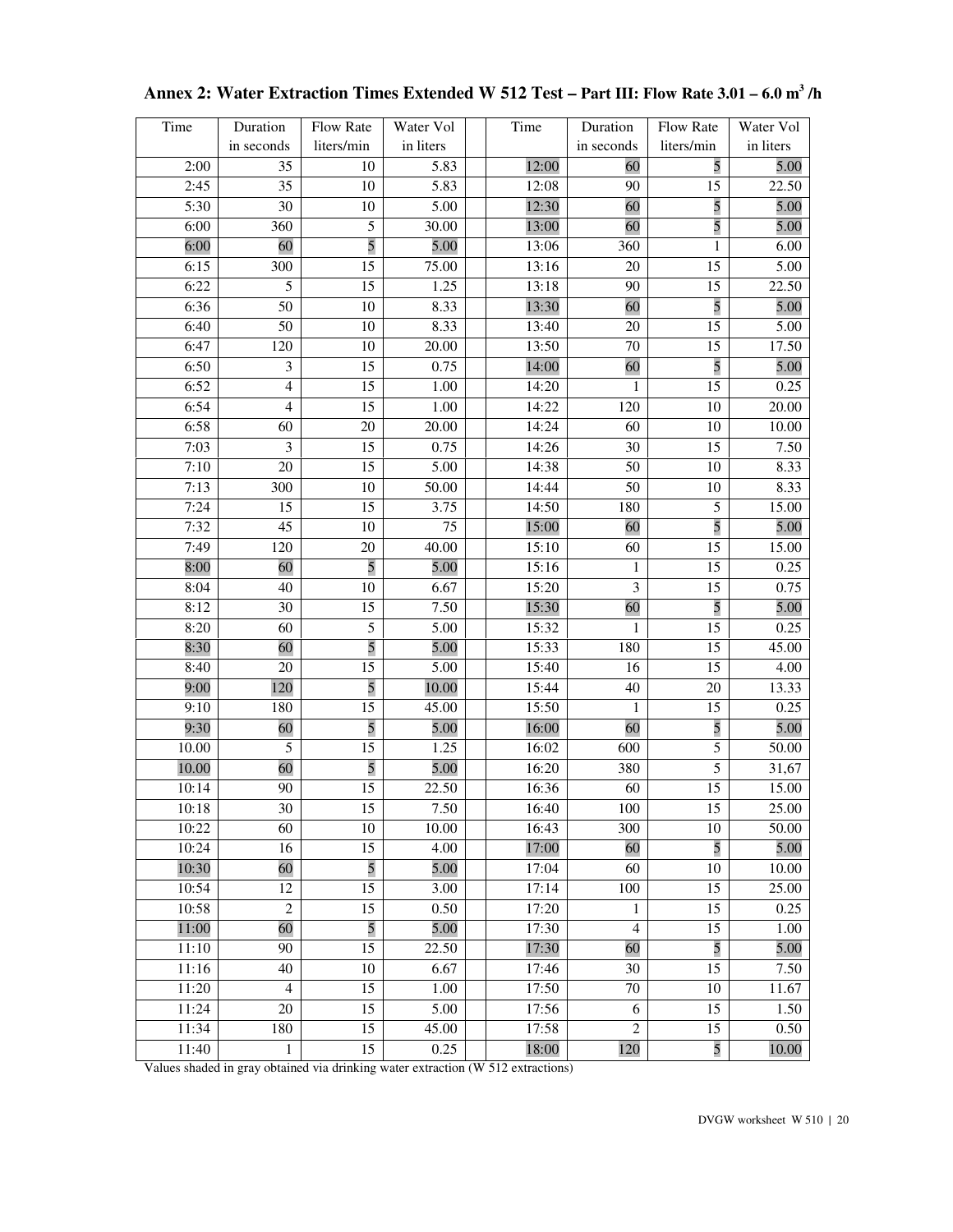| Time           | Duration          | Flow Rate  | Water Vol     |
|----------------|-------------------|------------|---------------|
|                | in seconds        | liters/min | in liters     |
| 18:04          | 2                 | 15         | 0.50          |
| 18:06          | 60                | 15         | 15.00         |
| 18:10          | 16                | 15         | 4.00          |
| 18:12          | 70                | 10         | 11.67         |
| 18:20          | 70                | 10         | 11.67         |
| 18:24          | $\overline{4}$    | 15         | 1.00          |
| 18:28          | $\overline{2}$    | 15         | 0.50          |
| 18:30          | 60                | 5          | 5.00          |
| 18:40          | 20                | 15         | 30.00         |
| 18:50          | 1                 | 15         | 0.25          |
| 18:54          | 1                 | 15         | 0.25          |
| 19:00          | 60                | 5          | 5.50          |
| 19:06          | 180               | 15         | 45.00         |
| 19:14          | 50                | 20         | 16.67         |
| 19:15          | 1                 | 15         | 0.25          |
| 19:16          | 60                | 15         | 15.00         |
| 19:20          | 1                 | 15         | 0.25          |
| 19:28          | $\overline{4}$    | 15         | 1.00          |
| 19:30          | 60                | 5          | 5.00          |
| 19:32          | 8                 | 15         | 2.00          |
| 19:40          | 50                | 10         | 8.33          |
| 19:50          | 30                | 10         | 5.00          |
| 20.00          | 60                | 5          | 5.00          |
| 20:08          | 40                | 15         | 10.00         |
| 20:20          | 60                | 5          | 5.00          |
| 20:26          | 60                | 5          | 5.00          |
| 20:30          | 100               | 15         | 25.00         |
| 20:40          | 40                | 15         | 10.00         |
| 20:46          | 45                | 15         | 11.25         |
| 21:02          | 2                 | 20         | 0.67          |
| 21:04          | 3                 | 20         | 1.00          |
| 21:06          | $\sqrt{2}$<br>420 | 20<br>5    | 0.67          |
| 21:14<br>21:26 | 40                |            | 35.00         |
| 21:28          | 2                 | 15<br>15   | 10.00<br>0.50 |
| 21:30          | 3                 | 20         | 1.00          |
| 21.32          | 960               | 1          | 16.00         |
| 21:54          | 120               | 20         | 40.00         |
| 21:58          | 4                 | 15         | 1.00          |
| 21:59          | 3                 | 15         | 0.75          |
| 22:00          | 60                | 5          | 5.00          |
| 22:08          | 240               | 5          | 20.00         |
| 22:15          | 180               | 5          | 15.00         |
| 22:40          | 200               | 15         | 50.00         |
|                |                   | Total      | 1499.67       |

# **Annex 2: Water Extraction Times Extended W 512 Test – Part III: Flow Rate 3.01 – 6.0 m<sup>3</sup> /h**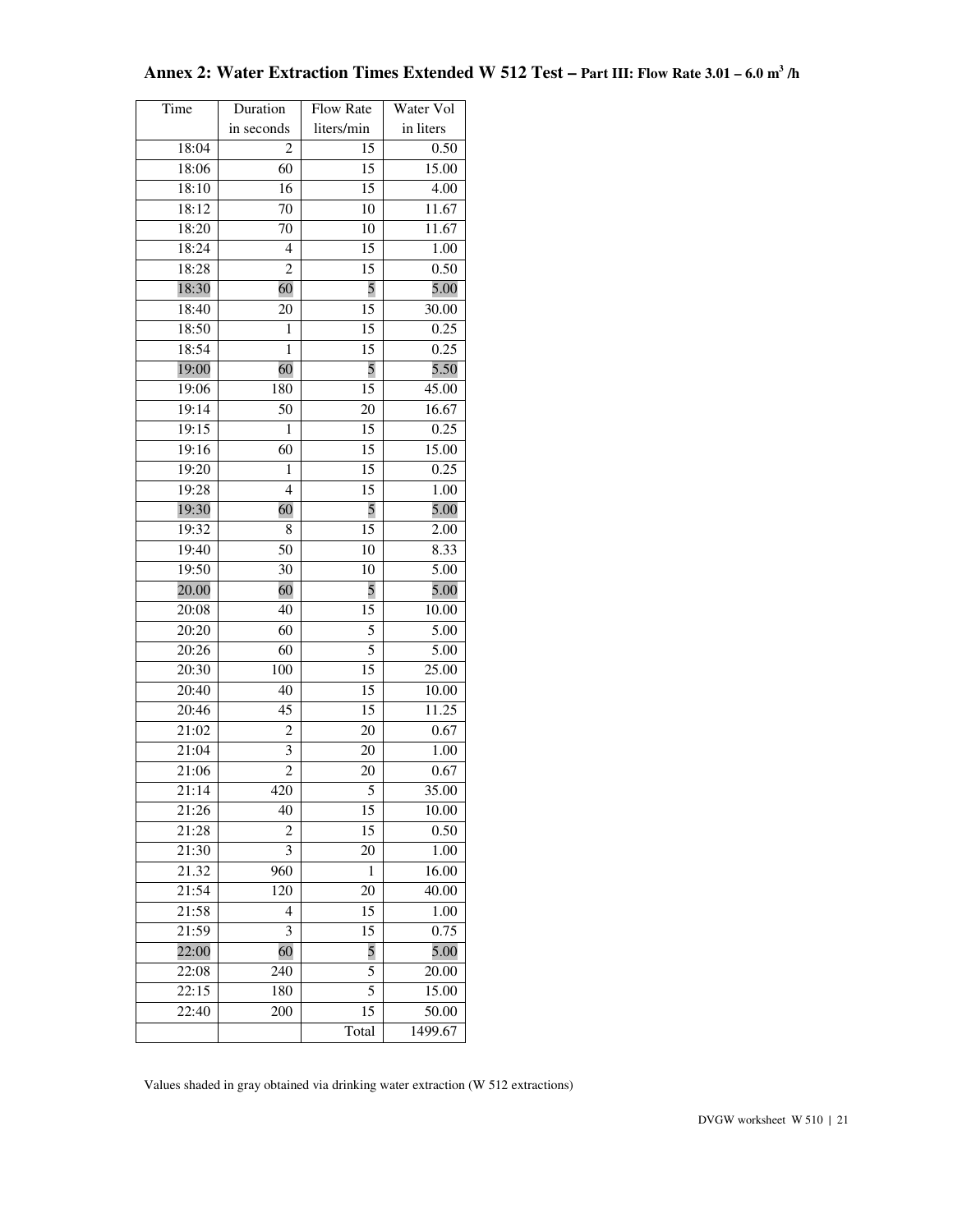| Time  | Duration        | Flow Rate       | Water Vol | Time  | Duration                | Flow Rate       | Water Vol |
|-------|-----------------|-----------------|-----------|-------|-------------------------|-----------------|-----------|
|       | in seconds      | liters/min      | in liters |       | in seconds              | liters/min      | in liters |
| 2:00  | 35              | 10              | 5.83      | 12:00 | 60                      | 5               | 5.00      |
| 2:45  | 35              | 10              | 5.83      | 12:08 | 90                      | 15              | 22.50     |
| 5:30  | 30              | $10\,$          | 5.00      | 12:30 | 60                      | 5               | 5.00      |
| 6:00  | 360             | 5               | 30.00     | 12:45 | 360                     | 10              | 60.00     |
| 6:00  | 60              | $\overline{5}$  | 5.00      | 13:00 | 60                      | 5               | 5.00      |
| 6:15  | 300             | 30              | 150.00    | 13:16 | 20                      | 15              | 5.00      |
| 6:22  | $\overline{5}$  | 15              | 1.25      | 13:18 | 90                      | 15              | 22.50     |
| 6:36  | 50              | 10              | 8.33      | 13:30 | 60                      | 5               | 5.00      |
| 6:40  | 50              | 10              | 8.33      | 13:40 | 20                      | 15              | 5.00      |
| 6:47  | 120             | 20              | 40.00     | 13:50 | 70                      | 15              | 17.50     |
| 6:50  | 3               | 15              | 0.75      | 14:00 | 60                      | 5               | 5.00      |
| 6:52  | $\overline{4}$  | 15              | 1.00      | 14:20 | 1                       | 15              | 0.25      |
| 6:54  | $\overline{4}$  | 15              | 1.00      | 14:22 | 120                     | $20\,$          | 40.00     |
| 6:58  | 240             | 40              | 16.00     | 14:24 | 60                      | 10              | 10.00     |
| 7:03  | 3               | 15              | 0.75      | 14:26 | 120                     | 15              | 30.00     |
| 7:10  | 20              | 15              | 5.00      | 14:38 | 50                      | 10              | 8.33      |
| 7:13  | 300             | 20              | 100.00    | 14:44 | 50                      | 10              | 8.33      |
| 7:24  | 15              | 15              | 3.75      | 14:50 | 180                     | 5               | 15.00     |
| 7:32  | 45              | 10              | 7,50      | 15:00 | 60                      | 5               | 5.00      |
| 7:49  | 120             | 40              | 80.00     | 15:10 | 60                      | $\overline{30}$ | 30.00     |
| 8:00  | 60              | $\overline{5}$  | 5.00      | 15:16 | 1                       | 15              | 0.25      |
| 8:04  | 40              | 10              | 6.67      | 15:20 | 3                       | 15              | 0.75      |
| 8:12  | 30              | 15              | 7.50      | 15:30 | 60                      | 5               | 5.00      |
| 8:20  | 60              | 5               | 5.00      | 15:32 | $\mathbf{1}$            | 15              | 0.25      |
| 8:30  | 60              | 5               | 5.00      | 15:33 | 180                     | 30              | 90.00     |
| 8:40  | 20              | 15              | 5.00      | 15:40 | 16                      | 15              | 4.00      |
| 9:00  | 120             | 5               | 10.00     | 15:44 | 120                     | 40              | 80.00     |
| 9:10  | 180             | 30              | 90.00     | 15:50 | 1                       | 15              | 0.25      |
| 9:30  | 60              | 5               | 5.00      | 16:00 | 60                      | 5               | 5.00      |
| 10.00 | 5               | 15              | 1.25      | 16:02 | 600                     | 10              | 100.00    |
| 10.00 | 60              | 5               | 5.00      | 16:20 | 380                     | 10              | 63.33     |
| 10:14 | 90              | 30              | 45.00     | 16:36 | 60                      | 15              | 15.00     |
| 10:18 | $\overline{30}$ | 15              | 7.50      | 16:40 | 100                     | $\overline{30}$ | 50.00     |
| 10:22 | 60              | 10              | 10.00     | 16:43 | 300                     | 20              | 100.00    |
| 10:24 | 16              | 15              | 4.00      | 17:00 | 60                      | 5               | 5.00      |
| 10:30 | 60              | 5               | 5.00      | 17:04 | 60                      | 10              | 10.00     |
| 10:54 | 12              | 15              | 3.00      | 17:14 | 100                     | 30              | 50.00     |
| 10:58 | $\mathfrak{2}$  | 15              | 0.50      | 17:20 | 1                       | 15              | 0.25      |
| 11:00 | 60              | 5               | 5.00      | 17:30 | $\overline{\mathbf{4}}$ | 15              | 1.00      |
| 11:10 | 90              | $\overline{30}$ | 45.00     | 17:30 | 60                      | 5               | 5.00      |
| 11:16 | 40              | 10              | 6.67      | 17:46 | 30                      | 15              | 7.50      |
| 11:20 | $\overline{4}$  | 15              | 1.00      | 17:50 | 70                      | $20\,$          | 23.33     |
| 11:24 | 20              | 15              | 5.00      | 17:56 | 6                       | 15              | 1.50      |
| 11:34 | 180             | 30              | 90.00     | 17:58 | $\overline{c}$          | 15              | 0.50      |
| 11:40 | $\mathbf{1}$    | 15              | 0.25      | 18:00 | 120                     | 5               | 10.00     |

# **Annex 2: Water Extraction Times Extended W 512 Test – Part IV: Flow Rate 6.01 – 14.0 m<sup>3</sup> /h**